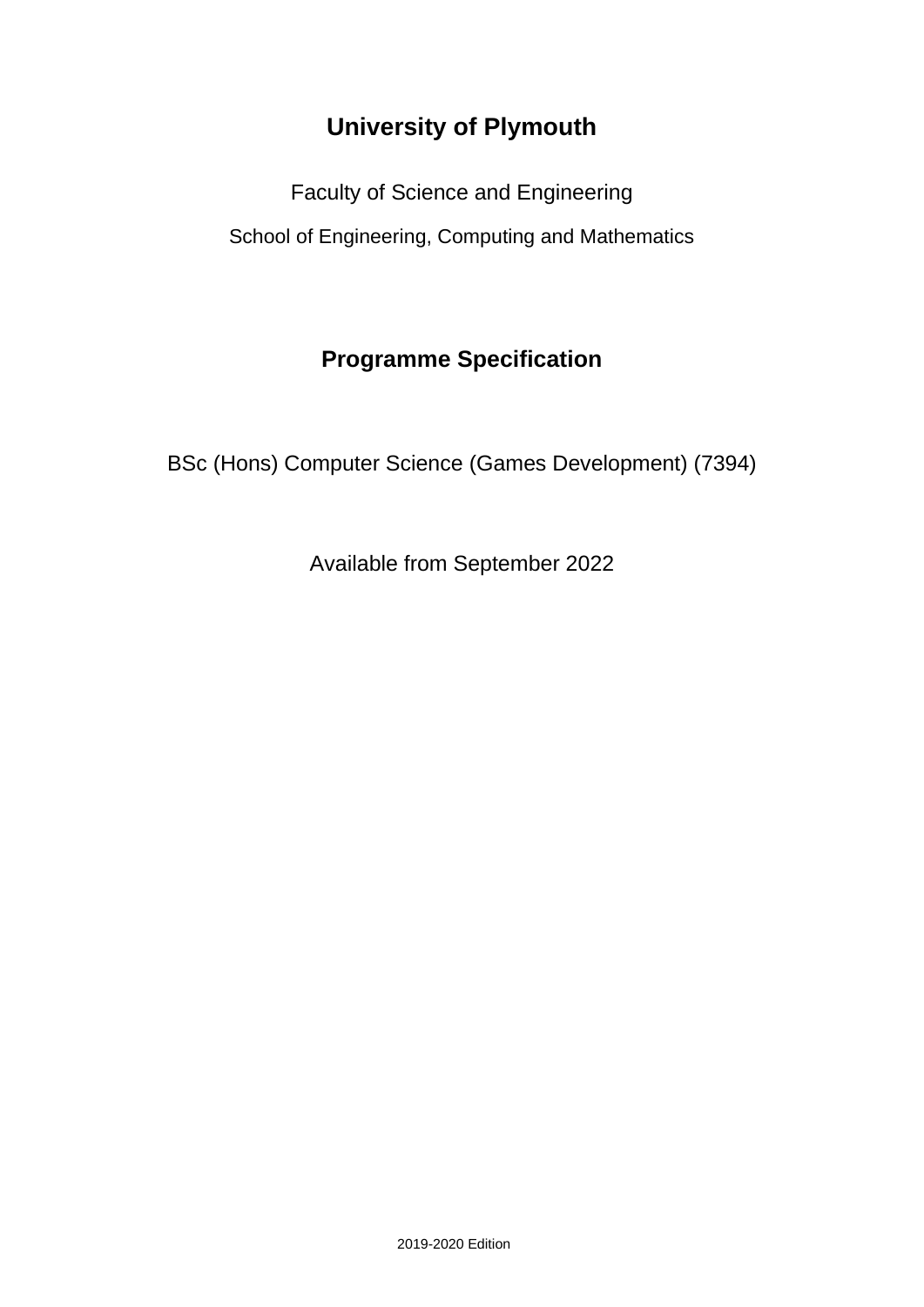- **1. Undergraduate Computing Programme Suite**
	- **Final award title** BSc (Hons) Computer Science (Games Development)

**Level 6 Intermediate award title** A student achieving 320 taught credits, of which at least 80 are at Level 6, 120 are at Level 5 and 120 at Level 4, is eligible for the award of Bachelor of Science (BSc) degree.

**Level 5 Intermediate award title** A student achieving 240 credits, of which at least 120 are at Level 5 or above, is eligible for the award of a Diploma of Higher Education (DipHE). Level H: (HE2).

**Level 4 Intermediate award title** A student achieving 120 credits at Level 4 is eligible for the award of a Certificate of Higher Education (CertHE). Level: H (HE1).

**UCAS code** I622

**HECOS code** CAH11 Computing

**2. Awarding Institution:** University of Plymouth

**Teaching institution(s):** University of Plymouth

#### **3. Accrediting body**

Summary of specific conditions/regulations:

BCS – The Charted Institute for IT Professionals. Accreditation will be sought for 2020 entry.

Condition of accreditation for partial CEng status: the programme is permitted a maximum compensation of 30 credits – this is a new condition based upon changes stipulated by the Engineering Council (May 2019)

Date of re-accreditation: April 2022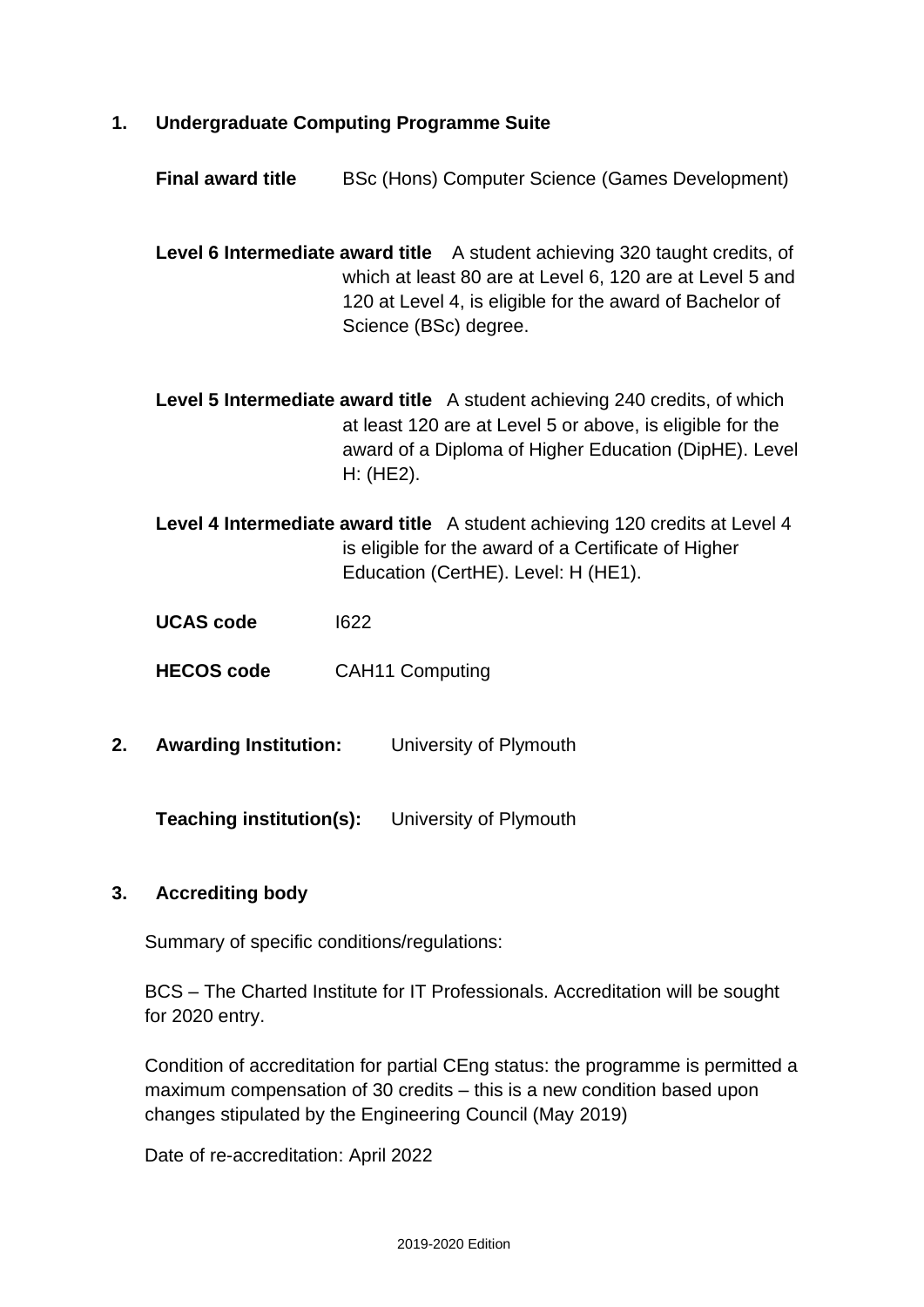### **4. Distinctive Features of the Programme and the Student Experience**

All the computing programmes in this suite share the following distinctive features:

- In-house development studio delivering core games development workshops passing on current sector skills and expertise. The studio team also develops applications for internal and external clients, releasing and exhibiting at national and international events.
- An embedded research-informed teaching experience ensuring state of the art knowledge, skills and practice. The results of the most recent Research Evaluation Framework (REF2014) rated 75% of our outputs in the category "Computer Science and Informatics" as internationally recognised and world leading. The academic staff leading this research are also actively engaged with teaching at the undergraduate level, providing students with an exciting opportunity to engage with worldleading research.
- The Computing subject group has strong links with industry. We have links with many of the industrial leads (e.g., Apple, Microsoft, IBM, Oracle and Intel), and seek to embed relevant real-world industrial problems directly into the programmes. The programme is supported by an Industrial Advisory Panel that provides feedback on the industrial relevance of its taught material.
- An optional (highly recommended) placement year in industry enables students to obtain a professional insight into the application of their knowledge and skills and offers invaluable experience of the professional environment. Internal analysis of placement students' performance conducted within the School of Engineering, Computing and Mathematics has shown that undertaking a placement has a strong positive impact on degree outcome and employment prospects.
- The programmes incorporate a substantial element of practical and production-based work, relevant to the programme, resulting in a product of industrial quality that solves a relevant problem. The programme's assessment is completely coursework and practice based, meaning that students with special educational needs are not disadvantaged and providing authentic and holistic means of assessing progress.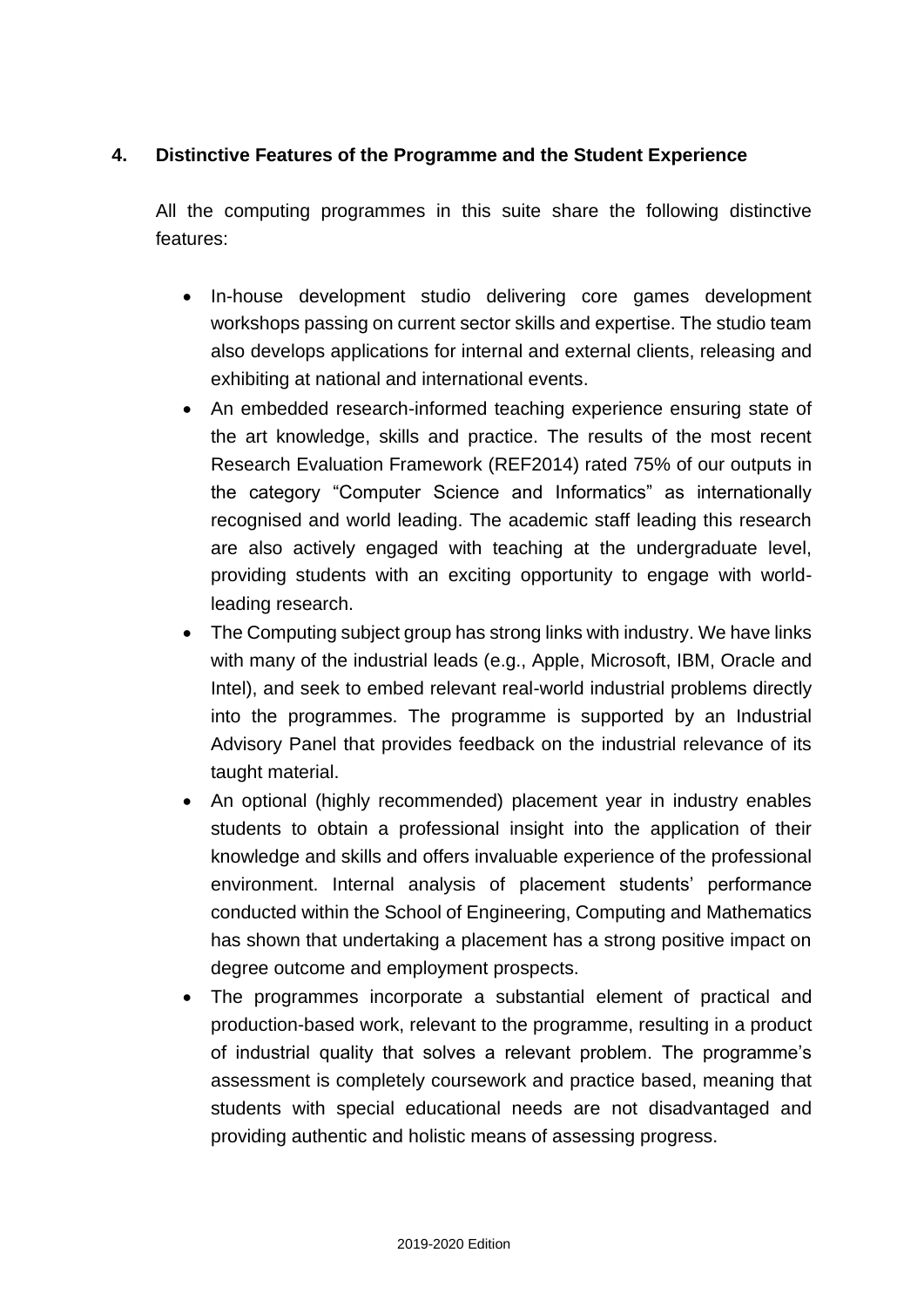- We promote learning through practice and doing, and a prominent feature of all three stages of the degree is a practice module that provides a holistic learning experience for students, drawing on the rest of their taught content from that stage (and earlier) and combining it to produce outputs of a professional standard.
- Excellent employment opportunities, through a wide variety of organisations from larger corporate organisations to small-to-medium companies.
- A schedule of academic-supported student-led activities, such as hackathons and a thriving student-run society.

### **5. Relevant QAA Subject Benchmark Group(s)**

Computing<sup>1</sup> and the ACM Curriculum statement for Computer Science<sup>2</sup>

### **6. Programme Structure**

**Stage 1.** HE Level 4. All modules are 20 credits, except for COMP1004 which is 40 credits.

Semester One

| <b>COMP1000</b><br><b>Software</b><br><b>Engineering 1</b>           | <b>COMP1001</b><br><b>Computer</b><br><b>Systems</b>                    | <b>COMP1004</b><br>Computing<br><b>Practice</b> |                                                                |
|----------------------------------------------------------------------|-------------------------------------------------------------------------|-------------------------------------------------|----------------------------------------------------------------|
| Semester Two                                                         |                                                                         |                                                 | <b>BPIE111</b><br><b>Stage 1 Computing</b><br><b>Placement</b> |
| <b>COMP1002</b><br>Cyber<br><b>Security &amp;</b><br><b>Networks</b> | <b>COMP1003</b><br><b>Algorithms &amp;</b><br>Data<br><b>Structures</b> |                                                 | Preparation.<br>0 credits.                                     |

**Stage 2.** HE Level 5. All modules are 20 credits, except for COMP2003 which is 40 credits.

Semester One

<sup>1</sup> [https://www.qaa.ac.uk/docs/qaa/subject-benchmark-statements/sbs-computing-](https://www.qaa.ac.uk/docs/qaa/subject-benchmark-statements/sbs-computing-16.pdf?sfvrsn=26e1f781_12)

[<sup>16.</sup>pdf?sfvrsn=26e1f781\\_12](https://www.qaa.ac.uk/docs/qaa/subject-benchmark-statements/sbs-computing-16.pdf?sfvrsn=26e1f781_12)

<sup>&</sup>lt;sup>2</sup> [https://www.acm.org/binaries/content/assets/education/cs2013\\_web\\_final.pdf](https://www.acm.org/binaries/content/assets/education/cs2013_web_final.pdf)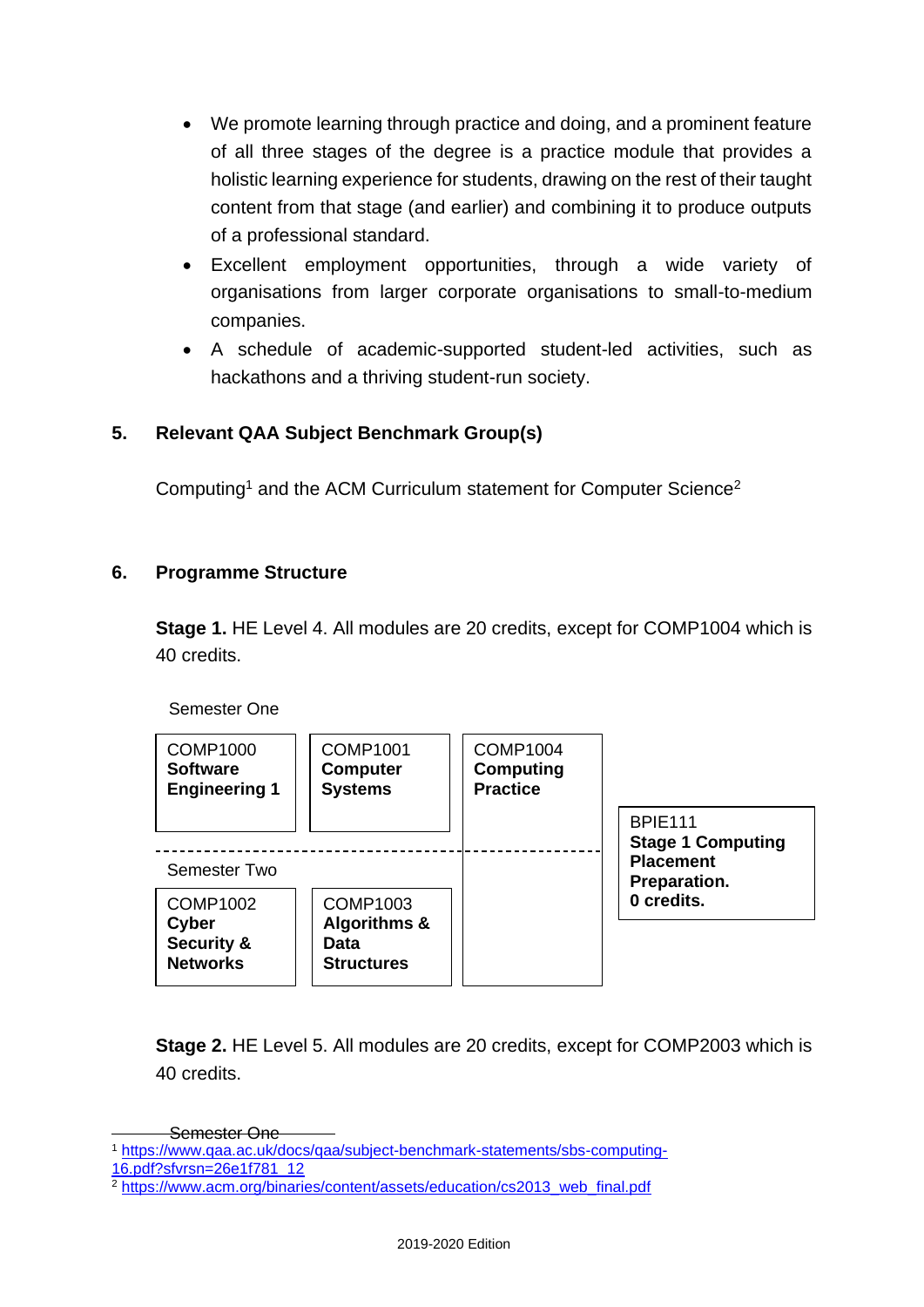

**Stage 3.** Optional Placement – BPIE330 **Computing Placement**. Successful completion of this optional placement will result in a Certificate of Industrial Experience.

**Stage 4.** HE Level 6. All modules are 20 credits, except for COMP3000 which is 40 credits.

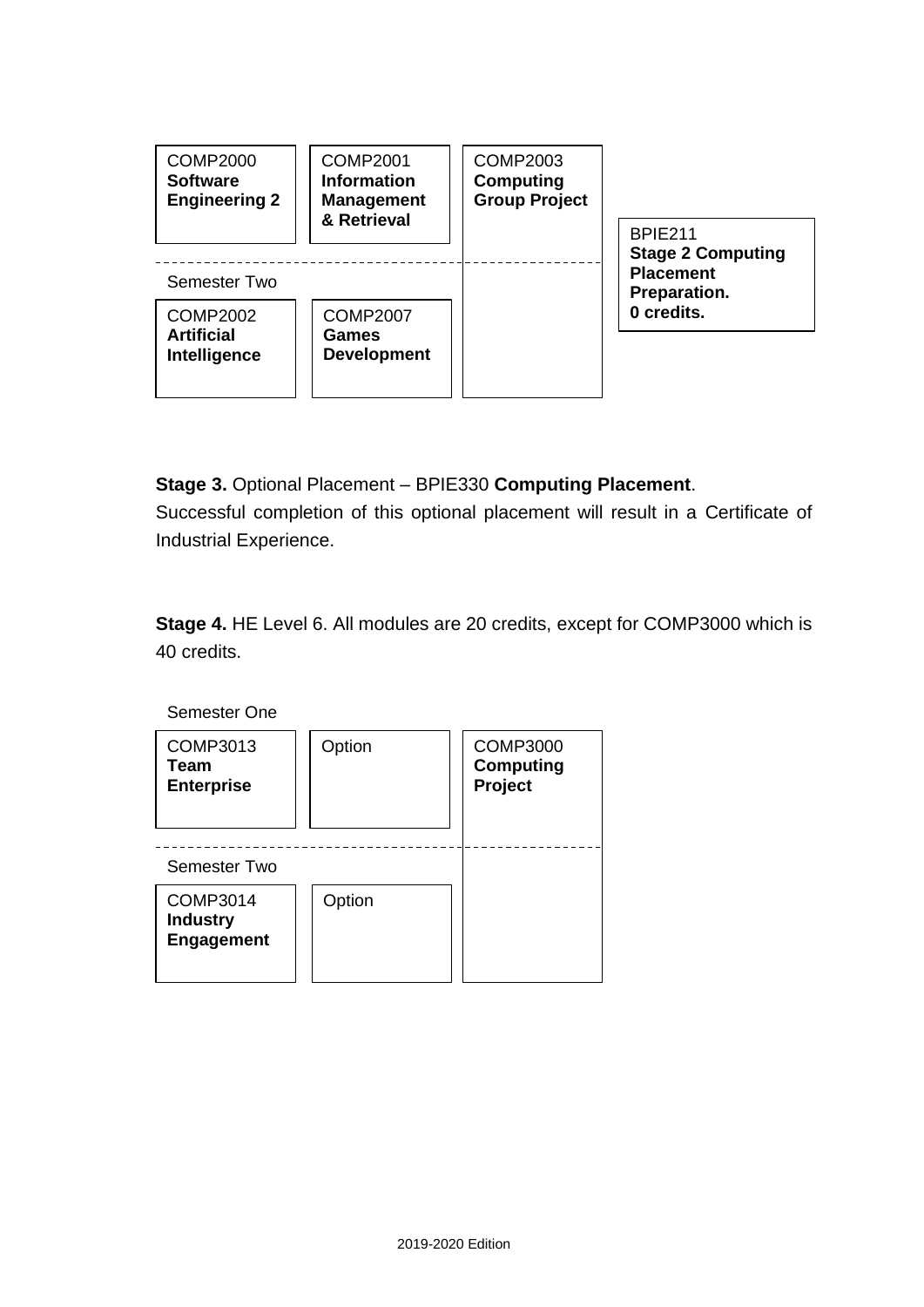### **Core Programme**

| Module<br>Code  | Title<br>Module                      | Credits | Semeste           | CW % | న<br>Practice  |
|-----------------|--------------------------------------|---------|-------------------|------|----------------|
|                 | Stage 1-120 Level 4 Credits          |         |                   |      |                |
| <b>COMP1000</b> | Software Engineering 1               | 20      | S <sub>1</sub>    | 100  | $\overline{0}$ |
| <b>COMP1001</b> | <b>Computer Systems</b>              | 20      | S <sub>1</sub>    | 100  | $\overline{0}$ |
| COMP1002        | <b>Cyber Security &amp; Networks</b> | 20      | S <sub>2</sub>    | 100  | 0              |
| <b>COMP1003</b> | Algorithms, Data Structures &        | 20      | S <sub>2</sub>    | 100  | $\overline{0}$ |
|                 | <b>Mathematics</b>                   |         |                   |      |                |
| <b>COMP1004</b> | <b>Computing Practice</b>            | 40      | S1&2              | 80   | 20             |
|                 | Stage 2 - 120 Level 5 Credits        |         |                   |      |                |
| <b>COMP2000</b> | <b>Software Engineering 2</b>        | 20      | S <sub>1</sub>    | 100  | $\overline{0}$ |
| <b>COMP2001</b> | Information Management & Retrieval   | 20      | S <sub>1</sub>    | 100  | $\overline{0}$ |
| <b>COMP2002</b> | Artificial Intelligence              | 20      | S <sub>2</sub>    | 100  | $\overline{0}$ |
| <b>COMP2003</b> | <b>Computing Group Project</b>       | 40      | S <sub>1</sub> &2 | 80   | 20             |
| <b>COMP2007</b> | <b>Games Development</b>             | 20      | S <sub>2</sub>    | 100  | $\overline{0}$ |
|                 | Stage 4 - 40 Level 6 Credits         |         |                   |      |                |
| <b>COMP3000</b> | <b>Computing Project</b>             | 40      | S <sub>1</sub> &2 | 80   | 20             |
| COMP3013        | <b>Team Enterprise</b>               | 20      | S <sub>1</sub>    | 100  | $\overline{0}$ |
| <b>COMP3014</b> | <b>Industry Engagement</b>           | 20      | S <sub>2</sub>    | 100  | 0              |

## **Optional Modules**

| Module<br>Code  | Title<br>Module                         | Credits | Semeste        | CW % | వి<br>Practice |
|-----------------|-----------------------------------------|---------|----------------|------|----------------|
|                 | Stage $4 - 40$ Level 6 Credits          |         |                |      |                |
|                 | All modules are non-compensatable       |         |                |      |                |
|                 | Choose 20 credits for each semester     |         |                |      |                |
| <b>COMP3006</b> | <b>Full-Stack Development</b>           | 20      | S <sub>1</sub> | 100  | $\Omega$       |
| <b>COMP3007</b> | <b>HCI, Usability and Visualization</b> | 20      | S <sub>2</sub> | 100  | $\overline{0}$ |
| <b>COMP3015</b> | <b>Games Graphics Pipelines</b>         | 20      | S <sub>2</sub> | 100  | $\overline{0}$ |
| <b>COMP3016</b> | <b>Immersive Game Technologies</b>      | 20      | S <sub>1</sub> | 100  | $\overline{0}$ |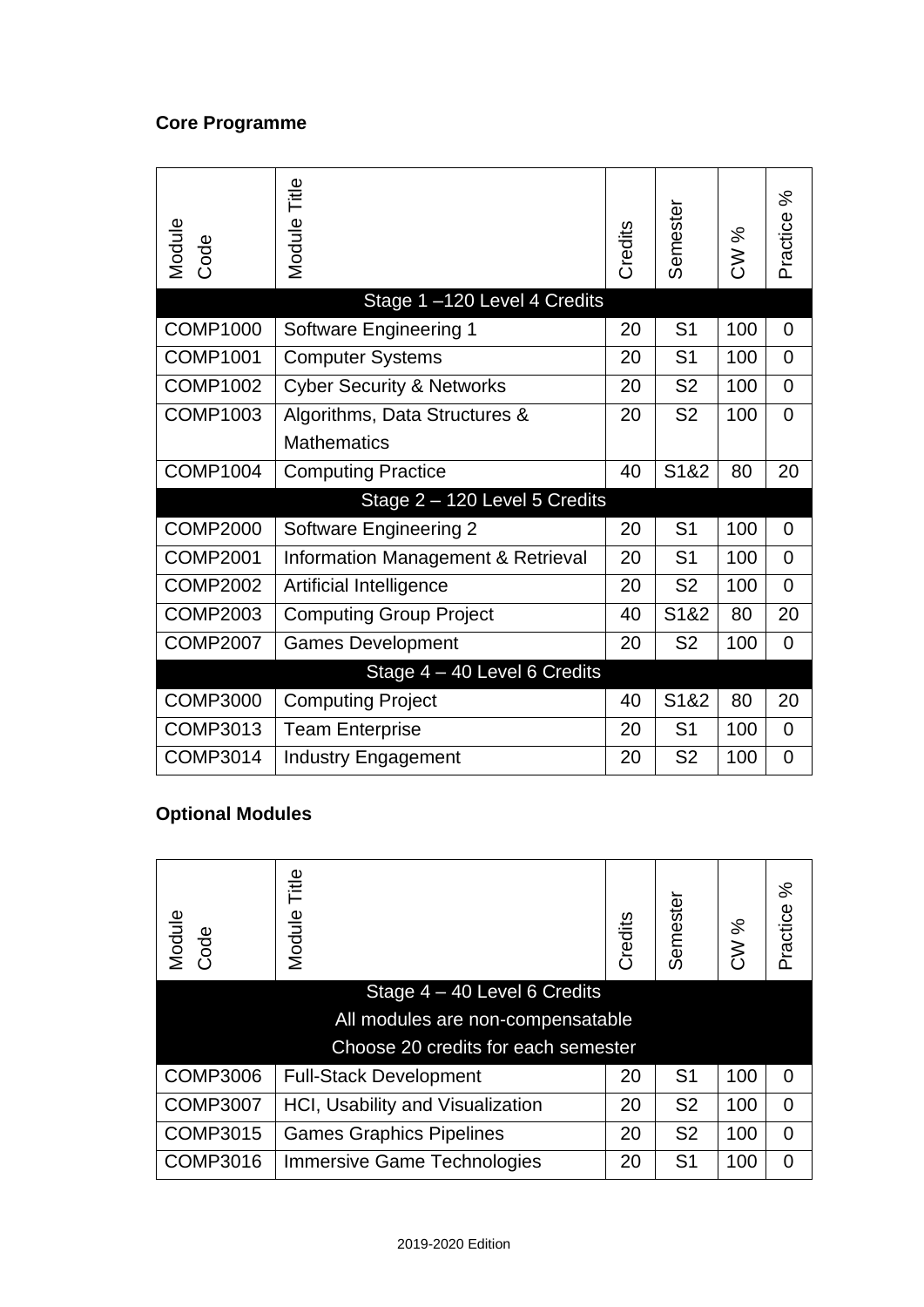### **UPIC Students**

The UPIC integrated programme consists of Stage 1 (Level 4) of the standard programme together with ILS1005: Interactive Learning Skills and Communications. Successful completion of both components allows students to proceed to Stage 2 (Level 5) of the standard programme.

### **7. Programme Aims**

The programme shares the subject aims for Computing courses within the Faculty of Science and Engineering, which are:

- 1) To give students with a wide variety of qualifications an opportunity to realise their potential.
- 2) To enrich the curriculum content and teaching quality through the professional and/or research expertise of staff and through links to external organisations.
- 3) To encourage and support students while they develop and apply subjectspecific and generic skills that will facilitate life-long learning and continuing professional development.
- 4) To produce graduates who can make a significant contribution to their chosen profession.
- 5) To provide an understanding of common algorithms, design patterns and computational models, and to apply these techniques to create high quality computer software and systems.
- 6) To produce graduates who are technical experts, but who also have an awareness of the business, social, legal and ethical contexts of IT.
- 7) To encourage exploration and enthusiasm for both the subject of computing and to encourage creativity.

In addition, the BSc (Hons) Computer Science (Games Development) programme has the following specific programme aims.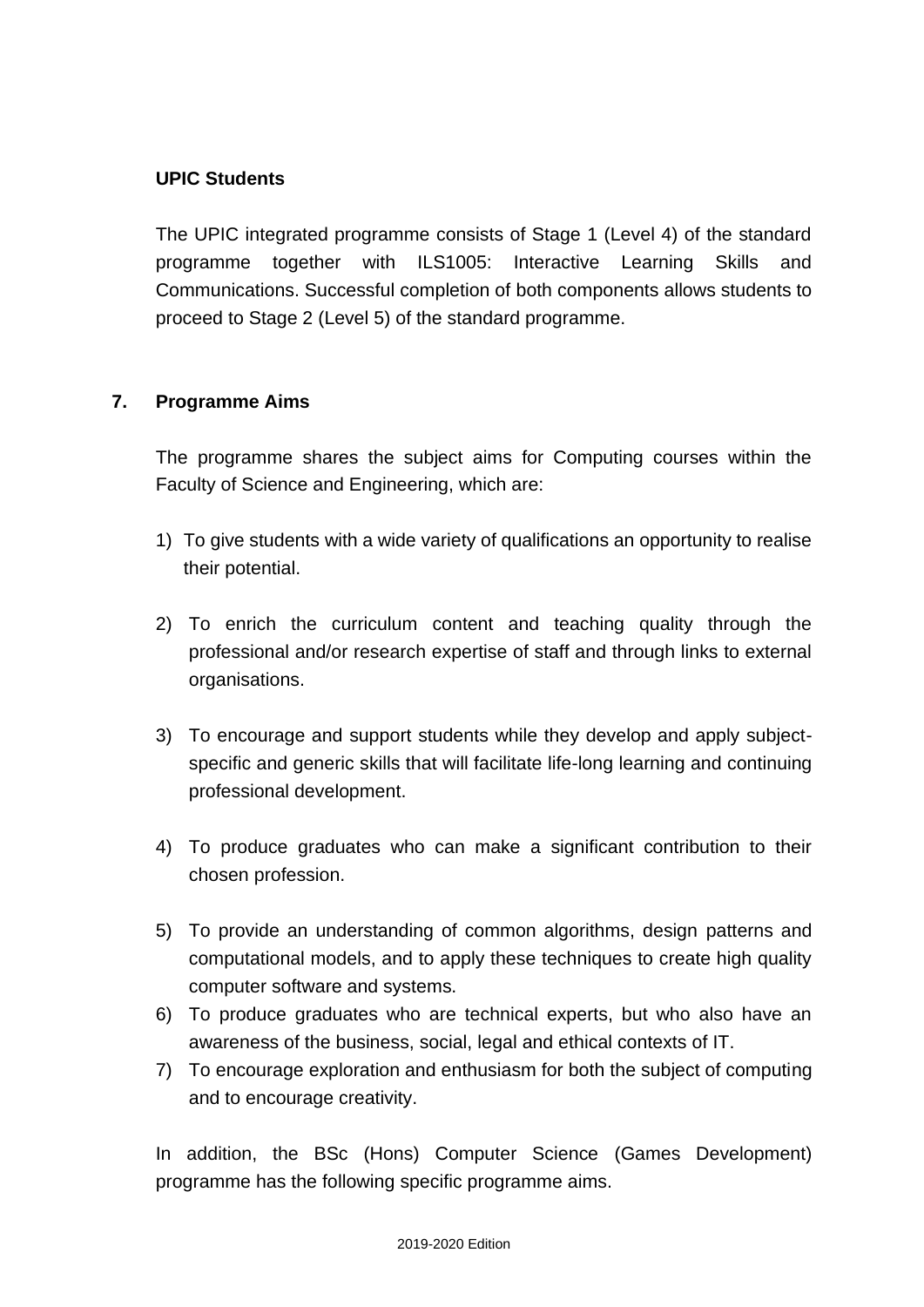- 8) To provide a theoretical underpinning for the ability to adapt fundamental games development principles to a wider range of related sectors.
- 9) To motivate a proactive and enterprising approach to creating start-ups, commercialisation and intellectual property.
- 10) To be informative and challenging, and to establish a knowledge base suitable for a career in Games Development Technologies.

### **8. Programme Intended Learning Outcomes**

### **8.1. Knowledge and understanding**

On successful completion graduates should have developed:

- 1) An ability to recognise the fundamental concepts, principles and theories relating to computing and computer applications as appropriate to the programme of study.
- 2) A comprehensive understanding of system design and programming
- 3) An understanding of the legal, regulatory, professional and ethical responsibilities involved in the exploitation of computer technology.
- 4) Detailed knowledge and understanding concepts, principles and theories related to games development technologies.

### **8.2. Cognitive and intellectual skills**

On successful completion graduates should have developed:

- 1) The ability to apply appropriate knowledge and skills to the modelling and design of computer-based system
- 2) The skills to recognise and analyse criteria and specifications appropriate to specific problems, and plan strategies for their solution
- 3) The ability to analyse the extent to which a computer-based system meets the criteria defined for its current use and future development
- 4) The capability to deploy appropriate theory, practices and tools for the specification, design, implementation and evaluation of computer-based systems
- 5) Evaluate hardware and software to select appropriate approaches for applied games applications.

### **8.3. Key and transferable skills**

On successful completion graduates should have developed the ability to:

- 1) Communicate effectively in writing and verbally.
- 2) Manage resources and time.
- 3) Critique and self-evaluate.
- 4) Work both autonomously and as part of a team when required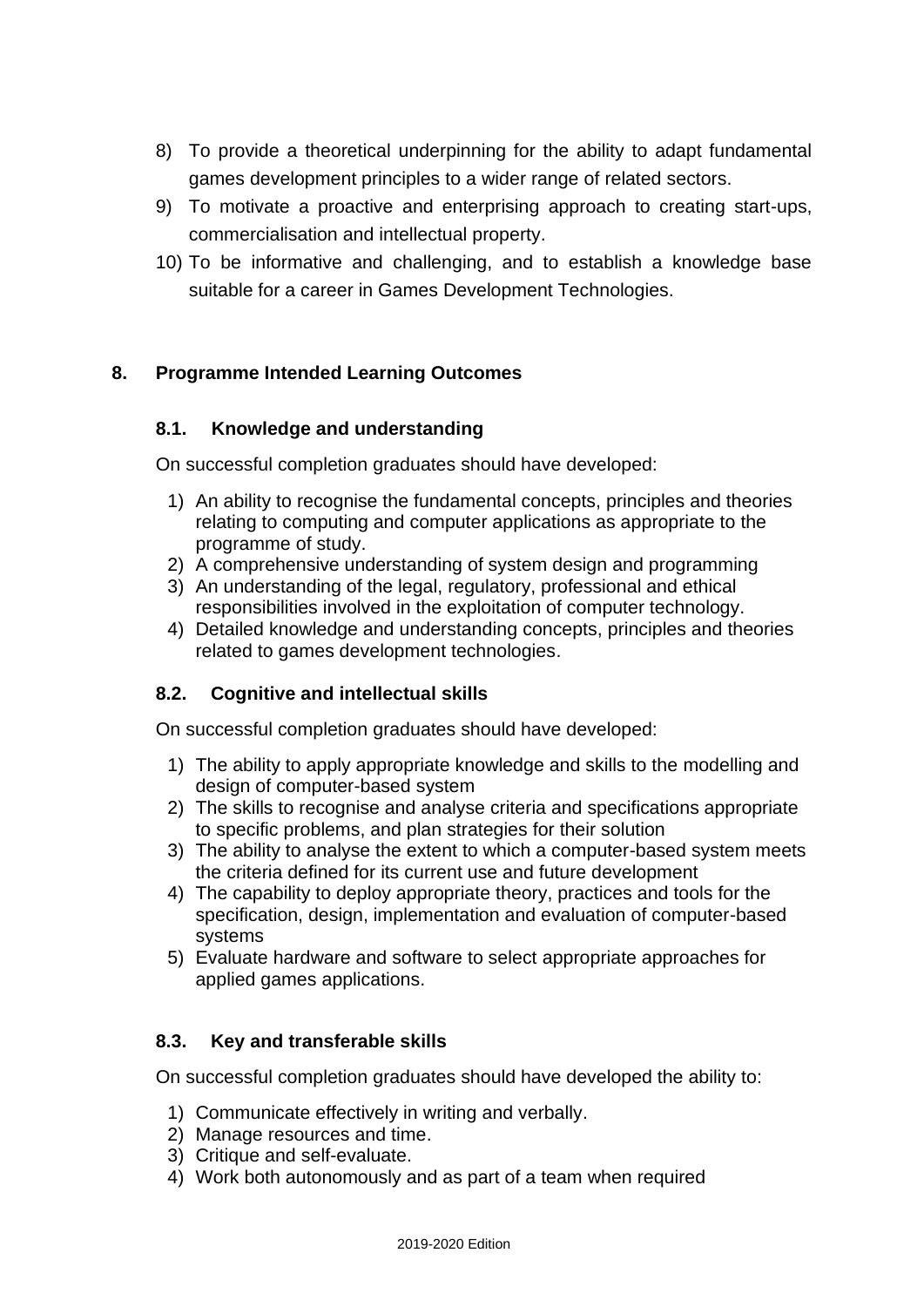- 5) Discuss and debate problems and issues to learn effectively for the purpose of continuing professional development.
- 6) Work as a member of a development team.
- 7) Use industry standard tools for collaboration.

### **8.4. Employment related skills**

On successful completion graduates should have developed:

- 1) Initiative and personal responsibility
- 2) The ability to work both autonomously and within a team
- 3) Effective communication and debating skills
- 4) The ability to make decisions based on incomplete information
- 5) The educational skills required for independent learning

### **8.5. Practical skills**

On successful completion graduates should have developed:

- 1) Specify, design and construct computer-based systems
- 2) Deploy effectively the tools used for the construction and documentation of computer applications
- 3) Recognise risks or safety aspects that may be involved in the operation of computing and information systems
- 4) Prepare technical reports
- 5) Give technical presentations
- 6) Use scientific literature effectively.
- 7) Design and construct complex, robust and secure multi-tier computer systems suitable for a variety of platforms and devices

### **8.6. Accreditation-specific learning outcomes in Computing**

Additionally, degree graduates in the BSc (Hons) computing suite should be able to demonstrate the following specific learning outcomes using the BCS Accreditation criteria for CITP and CEng:

- 1) Knowledge and understanding of commercial and economic context of development.
- 2) Knowledge and understanding of management techniques required to achieve objectives in a computing context.
- 3) Knowledge and understanding of information security issues in relation to the design, development and use of information systems.
- 4) Knowledge and understanding of scientific and engineering principles.
- 5) Knowledge and understanding of mathematical principles.
- 6) Knowledge and understanding of computational modelling.
- 7) Use appropriate theoretical and practical processes to specify, deploy, verify and maintain computer-based systems.
- 8) Define problems, manage design process and evaluate outcomes.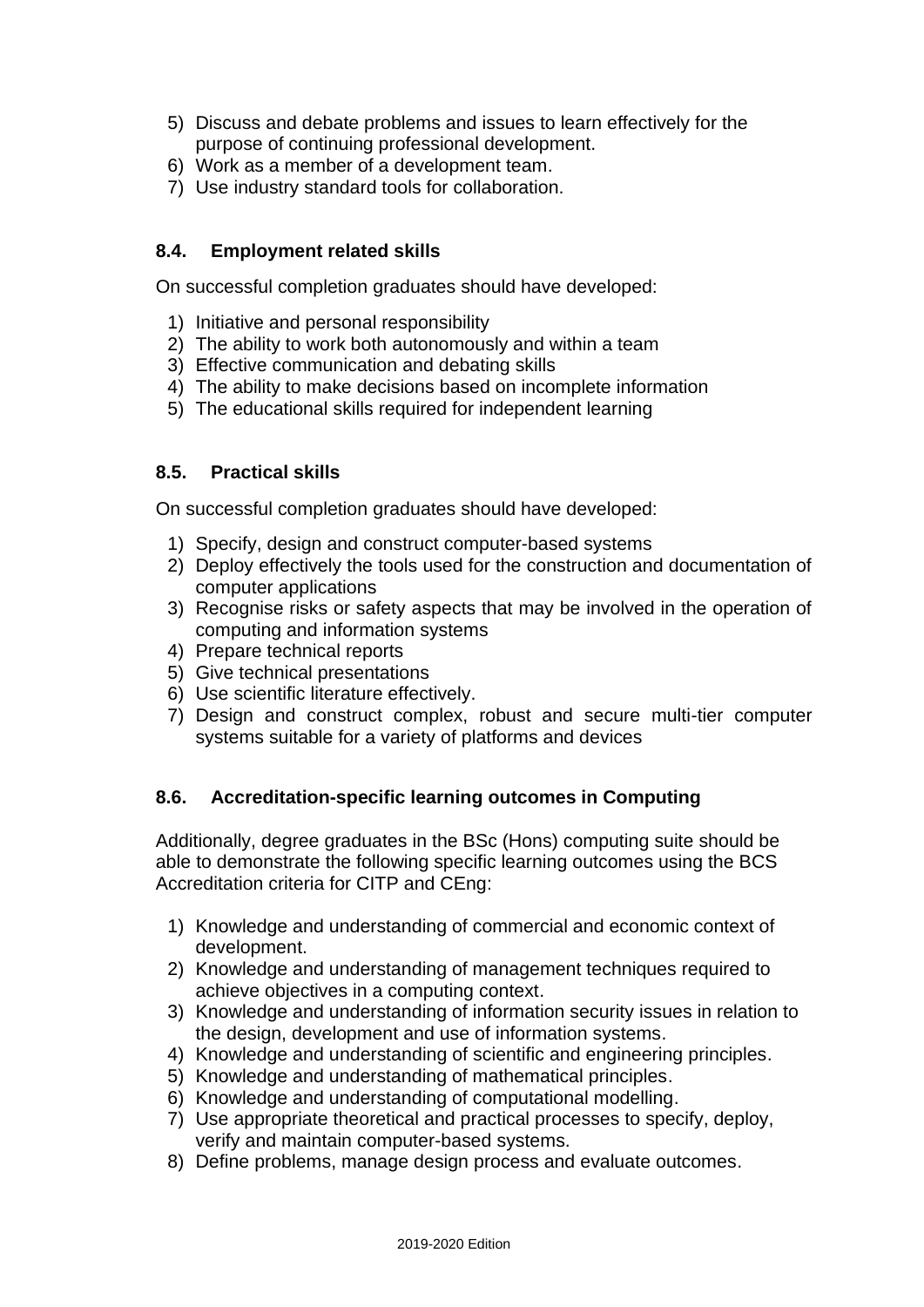9) Apply principles of appropriate supporting engineering and scientific disciplines.

## **9. Admissions Criteria, including APCL, APEL and Disability Service arrangements**

All applicants must have GCSE (or equivalent) Maths at Grade C/5 or above and English at Grade C/5 or above.

|                                                           | <b>Entry Requirements for BSc (Hons) Computer Science</b>                                                                                                                                                                                                                                                                             |  |  |  |  |  |  |  |  |  |
|-----------------------------------------------------------|---------------------------------------------------------------------------------------------------------------------------------------------------------------------------------------------------------------------------------------------------------------------------------------------------------------------------------------|--|--|--|--|--|--|--|--|--|
| A-level/AS-level                                          | 120-128 points. All subjects except General Studies, Critical Thinking and<br>Citizenship are considered, but at least one technical/scientific subject<br>is preferred. Key Skills are not included in the points calculation.                                                                                                       |  |  |  |  |  |  |  |  |  |
|                                                           | GCSE Maths Grade B/6. If you have a Grade C/5 in Maths please contact<br>Admissions.                                                                                                                                                                                                                                                  |  |  |  |  |  |  |  |  |  |
| <b>BTEC National</b>                                      | 18 Units BTEC National Diploma/QCF Extended Diploma:                                                                                                                                                                                                                                                                                  |  |  |  |  |  |  |  |  |  |
| Diploma/QCF                                               | DDM - science related subjects.                                                                                                                                                                                                                                                                                                       |  |  |  |  |  |  |  |  |  |
| Extended<br>Diploma                                       | Acceptable subjects: IT, Engineering, Software Development, IT<br>Practitioners, Computing, Science. Art/Sports/Business or Humanities<br>related subjects refer to Admissions Tutor.                                                                                                                                                 |  |  |  |  |  |  |  |  |  |
| <b>Access to Higher</b><br><b>Education at level</b><br>3 | Pass a named Access to HE Diploma (e.g.,<br>Computing/IT/Science/Humanities/Engineering), (including GCSE<br>English and Maths at grade B/6 or above, or equivalent) with at least<br>33 credits at Merit and/or Distinction to include 12 credits at level 3 in<br>Maths with Merit. If not level 3 Maths refer to Admissions Tutor. |  |  |  |  |  |  |  |  |  |
| Welsh<br>Baccalaureate                                    | Accepted as 120 add on points towards the 300 points requirements<br>but must have 2 A Levels, preferably one of which is in a technical<br>subject.                                                                                                                                                                                  |  |  |  |  |  |  |  |  |  |
| Scottish<br>Qualifications<br>Authority                   | 300 points. Technical subjects preferred.                                                                                                                                                                                                                                                                                             |  |  |  |  |  |  |  |  |  |
| Irish Leaving<br>Certificate                              | ABBBB in Highers. Irish Leaving Cert Ordinary Level Grade B or above for<br>English or Maths.                                                                                                                                                                                                                                         |  |  |  |  |  |  |  |  |  |
| International<br><b>Baccalaureate</b>                     | 30 overall - English and Mathematics must be included.                                                                                                                                                                                                                                                                                |  |  |  |  |  |  |  |  |  |
| European<br>Baccalaureate                                 | 75% overall to include 7.5 in English or first language.                                                                                                                                                                                                                                                                              |  |  |  |  |  |  |  |  |  |
| Progression from<br>BSc (Hons)<br><b>Computer Science</b> | Pass foundation year with overall average of 50% or above.                                                                                                                                                                                                                                                                            |  |  |  |  |  |  |  |  |  |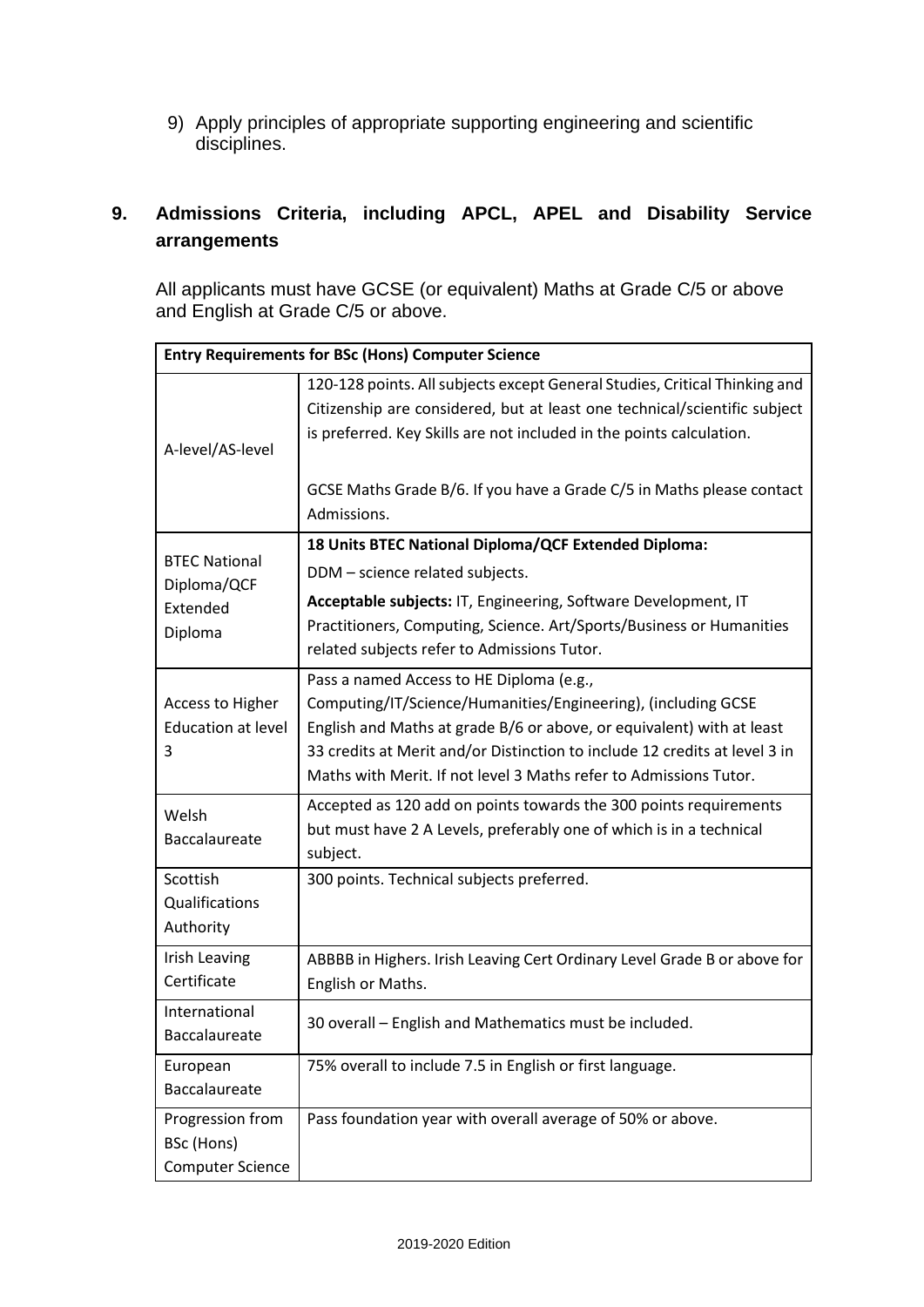| with Foundation        |                                                                            |
|------------------------|----------------------------------------------------------------------------|
| Year                   |                                                                            |
| <b>UPIC Integrated</b> | Admission to the programme is subject to successful completion of the      |
| Programme              | University of Plymouth International College (UPIC) Foundation Year        |
|                        | with a mark of at least 50% in each of the modules studied (55% in SCI     |
|                        | 131: Programming Techniques).                                              |
|                        |                                                                            |
|                        | Direct entry onto Level 4 (first year of the BSc degree) is also possible. |
|                        | Applicants are required to have the equivalent of 120 UCAS tariff          |
|                        | points and an overall IELTS score of 6.0 (no less than 5.5 in any          |
|                        | element). UPIC Admissions should liaise with the relevant UoP subject      |
|                        | contact to identify any specific entry requirements prior to making any    |
|                        | direct offers.                                                             |

For all other qualifications please refer to the Admissions Tutor.

The University's regulations for Accreditation of Prior Learning (APCL) and Assessment of Prior Experiential Learning (APEL) are set out in the "University Academic Regulations", a copy of which can be found at [https://www.plymouth.ac.uk/student-life/your-studies/essential](https://www.plymouth.ac.uk/student-life/your-studies/essential-information/regulations)[information/regulations](https://www.plymouth.ac.uk/student-life/your-studies/essential-information/regulations)

Evidence of prior learning and experience from applicants is welcome. Due to the range and mixture of prior qualifications and experience, applications presenting such evidence will be considered on an individual basis by the Admissions Tutor in consultation with the Programme Team.

Overseas students for whom English is not the first language will be expected to demonstrate proficiency in English with a minimum IELTS score of 6.0 or equivalent. Equivalencies are described in "Admissions Information and Procedures," issued by the University Secretariat.

## **Key Skills**

Key skills tariff points do not count towards the admissions tariff score; however, they are likely to enhance your performance on the computing suite of degree programmes.

## **Partnership Agreements**

UPIC Stage 1 Equivalent Integrated Programmes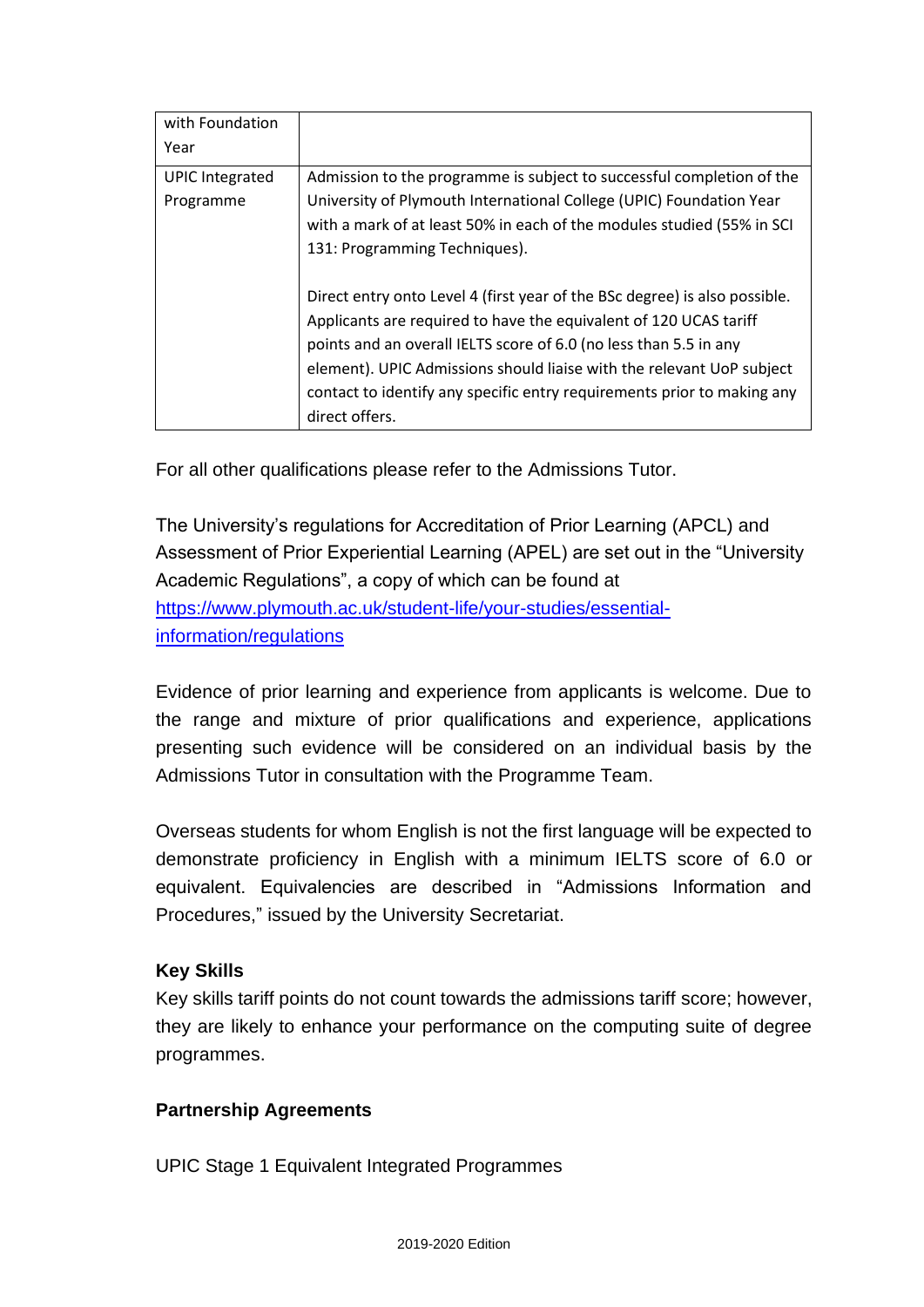- On successful completion of a Stage 0 programme UPIC students progress to Stage 1 of their designated programme and are taught and assessed by UoP staff. Additionally, the students will undertake a module (ILS 1005) of skills and support designed to facilitate their transition to the HE learning culture in the UK.
- Progression to Stage 1 Integrated programmes is dependent on achieving 50% in all modules of the UPIC Stage 0 programme (55% in SCI 131).
- Progression to Stage 2 is dependent on successful completion of the UoP Stage 1 as well as ILS 1005 (The UPIC DMD for ILS 1005 is appended).

Progression to Stage 2 and Stage 4 of the programme is possible but subject to the approval of the Programme Manager.

## **10. Progression routes/criteria for progression to Final and Intermediate Awards**

BSc (Hons) Computer Science (Games Development) (Level HE6) on satisfactory completion of 120 L6, 120 L5 and 120 L4 credits.

BSc Computer Science (Games Development) (Level HE6) on satisfactory completion of 80 L6, 120 L5 and 120 L4 credits.

Diploma of Higher Education (Level HE5) on satisfactory completion of 120 L5 and 120 L4 credits.

Certificate of Higher Education (Level HE4) on satisfactory completion of 120 L4 credits.

### **11. Non-Standard Regulations**

A student can only be compensated for a maximum of 20 credits within the programme at any level. Otherwise, the programmes adhere to all current University regulations.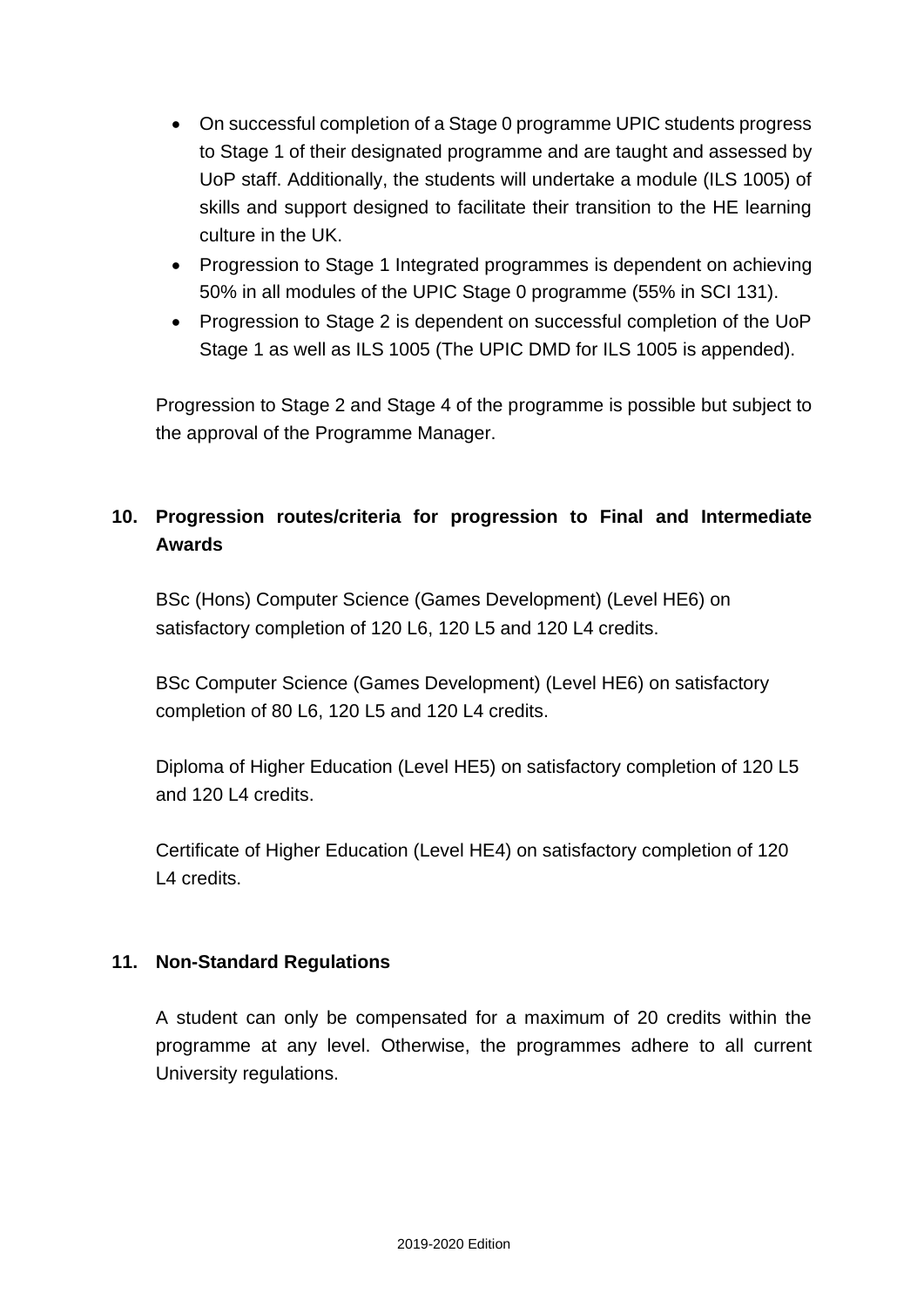## **12. Transitional Arrangements for existing students looking to progress onto the programme**

| 2021/22         | 2022/23               |
|-----------------|-----------------------|
| Stage 1 Modules | Same.                 |
| Stage 2 Modules | Same.                 |
| COMP3013        | COMP3013              |
| COMP3016        | COMP3016 or COMP3006* |
| COMP3000        | COMP3000              |
| COMP3014        | COMP3014              |
| COMP3015        | COMP3015 or COMP3007* |

**\***\*If a replacement module is selected in place of a not achieved module, the replacement module will still be taken at the same attempt as the original module would have been (had the replacement module not been selected) - so capping of marks can still be applicable.

### **Appendices**

**Programme Specification Mapping (UG) – core/elective modules**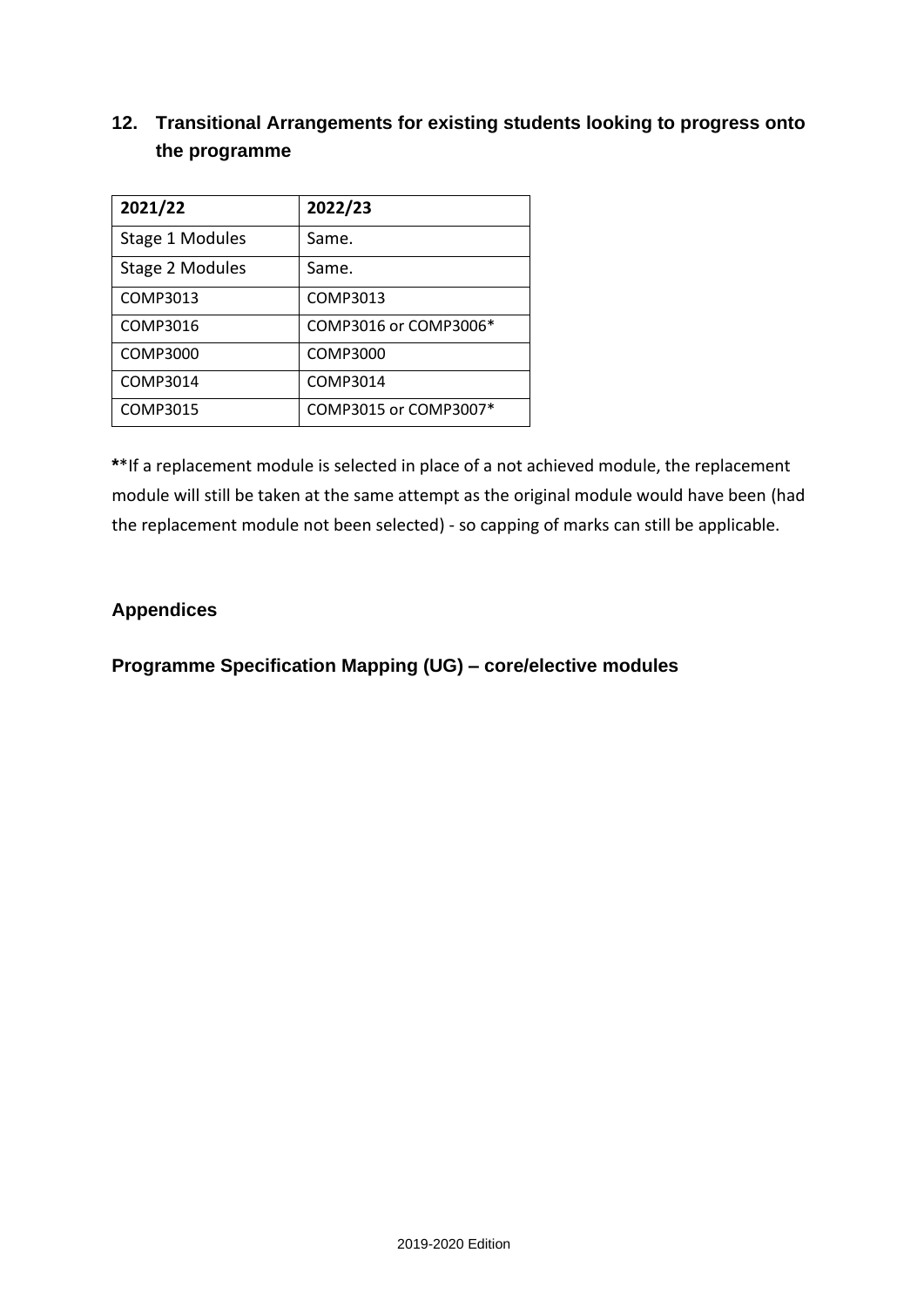### **Appendix 1: Programme Specification Mapping (UG): module contribution to the meeting of Award Learning Outcomes**

### **CORE MODULES:**

| <b>Core Modules</b> | Award Learning Outcomes contributed to (for more information see Section 8) |                           |               |                              |                 |                |                                 |                   |            |                     |          |                                                     | Comp<br>CYN) | Assessment     |                     |          |                |                           |          |              |                                       |          |                             |          |                |            |                   |            |              |                           |                 |                            |            |          |            |                                       |          |              |                |                                                 |
|---------------------|-----------------------------------------------------------------------------|---------------------------|---------------|------------------------------|-----------------|----------------|---------------------------------|-------------------|------------|---------------------|----------|-----------------------------------------------------|--------------|----------------|---------------------|----------|----------------|---------------------------|----------|--------------|---------------------------------------|----------|-----------------------------|----------|----------------|------------|-------------------|------------|--------------|---------------------------|-----------------|----------------------------|------------|----------|------------|---------------------------------------|----------|--------------|----------------|-------------------------------------------------|
|                     |                                                                             |                           |               | Knowledge &<br>understanding |                 | skills         |                                 |                   |            |                     |          | Cognitive & intellectual Key & transferrable skills |              |                |                     |          |                | skills                    |          |              | Employment-related                    |          | <b>Practical skills</b>     |          |                |            |                   |            |              |                           |                 | Accreditation-specific LOs |            |          |            |                                       |          |              |                | Element(s) and<br>weightings<br>C1 - coursework |
|                     |                                                                             |                           | $\mathcal{P}$ | $\overline{3}$               | $\overline{4}$  |                | $1\vert 2$                      | 3 <sup>1</sup>    | $4 \vert$  | 5                   |          | 2                                                   | $\mathbf{3}$ | $\overline{4}$ | $5\overline{5}$     | 6        | $\overline{7}$ | $\overline{1}$            |          |              | $2 \mid 3 \mid 4$                     |          | $5 \quad 1 \quad 2 \quad 3$ |          |                | $4 \vert$  | 5 <sup>1</sup>    |            | 6 7          | $\vert$ 1                 | <sup>2</sup>    |                            | $3 \mid 4$ | 5        |            | 6   7                                 | 8        | 9            | <b>Isation</b> | P1 - practical                                  |
| Level 4             | <b>COMP1000</b>                                                             | $\boldsymbol{\mathsf{x}}$ |               |                              |                 | $\times$       |                                 |                   | $\times$   |                     |          |                                                     |              |                | $\times$            |          |                | $\times$                  |          |              | $\times$                              |          | X                           |          |                |            |                   |            | $\times$     |                           |                 |                            | $\times$   |          |            |                                       |          |              | Y              | C <sub>1</sub>                                  |
|                     | COMP1001                                                                    | $\times$                  | $\times$      |                              |                 |                | $x \mid x$                      |                   | $\times$   |                     |          |                                                     | $\times$     |                |                     |          |                |                           |          |              |                                       |          | $\times$                    |          | $X \times$     |            |                   |            |              |                           |                 |                            |            | $X$ $X$  |            | $\times$                              | X        | $\mathsf{X}$ | $\vee$         | C <sub>1</sub>                                  |
|                     | <b>COMP1002</b>                                                             | X                         | $\times$      | $\times$                     | $\times$        |                | $\times$                        |                   |            | $\times$            | $\times$ |                                                     | X            |                |                     |          |                |                           |          |              |                                       |          |                             | X        | $\times$       | $\times$   |                   |            | $\times$     | $\boldsymbol{\mathsf{X}}$ |                 | X                          |            |          |            | $\boldsymbol{\mathsf{X}}$             |          |              | $\mathsf{Y}$   | C <sub>1</sub>                                  |
|                     | <b>COMP1003</b>                                                             | X                         |               |                              |                 | $\overline{X}$ |                                 |                   | X          |                     |          |                                                     | X            |                |                     |          |                |                           |          |              |                                       |          | X                           |          |                |            |                   |            |              |                           |                 |                            | $X$ $X$    |          | $X$ $X$    |                                       |          | $\times$     | $\checkmark$   | C <sub>1</sub>                                  |
|                     | <b>COMP1004</b>                                                             | X                         | $\times$      |                              | $\times$        | $\times$       | $\times$                        | $\times$          | $\times$   | $\times$            | X        | $\times$                                            | X            | $\times$       | $\mathbf{1} \times$ |          | $\mathsf{X}$   | $\times$                  | X        | $\mathsf{X}$ | $\times$                              | $\times$ | X                           | $\times$ |                |            | $x \mid x$        |            | $\times$     |                           | X               | X                          |            |          |            | X                                     | $\times$ |              | $\mathsf{Y}$   | 80% C1, 20% P1                                  |
| Level 4 LOs         |                                                                             | $\mathsf{x}$              | $\mathsf{x}$  |                              | x   x           |                | $x \mid x$                      |                   | x   x      | $\mathsf{x}$        |          | x   x                                               |              | x x x x        |                     |          |                |                           |          |              | $x \mid x \mid x \mid x \mid x$       |          |                             |          | x   x   x      | $x \mid x$ |                   |            |              |                           |                 |                            |            |          |            | x   x   x   x   x   x   x   x   x   x |          |              |                |                                                 |
| Level 5             | <b>COMP2000</b>                                                             | $\times$                  |               |                              | $X$ $X$ $X$     |                |                                 | $\times$ 1        |            | $\times$   $\times$ |          |                                                     | X            |                |                     |          |                |                           |          |              |                                       |          | $\times$                    | $\times$ |                |            |                   |            |              |                           |                 |                            |            |          |            | $\times$                              | X        |              | N              | C <sub>1</sub>                                  |
|                     | <b>COMP2001</b>                                                             | X                         | $\times$      | $\mathsf{X}$                 | $\times$        |                | $X$ $X$                         | $\times$          | $\times$ 1 | $\times$            | X        |                                                     |              |                |                     |          |                |                           | X        |              |                                       |          | $\times$                    | $\times$ |                | $\times$   |                   | X          | $\times$     |                           |                 | X                          |            |          |            | X                                     | $\times$ |              | N              | C <sub>1</sub>                                  |
|                     | <b>COMP2002</b>                                                             | X                         |               | $\mathsf{X}$                 |                 |                | $X \mid X$                      |                   |            |                     | X        |                                                     | $\times$     |                | $\times$            |          |                |                           |          | X            |                                       | $\times$ |                             |          | $\overline{X}$ |            | $X$ $X$ $X$       |            |              |                           |                 |                            | $\times$   |          | $\times$   |                                       |          | $\times$     | N              | C <sub>1</sub>                                  |
|                     | COMP2003                                                                    | $\times$                  | $\times$      | $\times$                     | $\times$        |                | $x \mid x$                      | $\times$          |            | $X$ $\vert$ $X$     | X        | $\mathsf{X}$                                        |              | X X X          |                     | $\times$ | $\times$       | $\times$                  | $\times$ | $\mathsf{X}$ | $\times$                              | $\times$ | $\times$                    | X        | $\times$       | $x \mid x$ |                   |            | $\times$     |                           | $X$ $X$ $X$     |                            |            |          |            | $\times$                              | $\times$ |              | N              | 80% C1, 20% P1                                  |
|                     | <b>COMP2007</b>                                                             |                           | $X$ $X$       |                              |                 | $\times$       |                                 |                   |            | $X$ $X$             |          |                                                     |              |                |                     |          |                | X                         |          |              | X                                     |          | $\times$                    | $\times$ | $\times$       | $\times$   |                   |            | $\times$     | $\times$                  |                 |                            |            | $\times$ |            | $\times$                              | $\times$ | $\mathsf{X}$ | N              | C <sub>1</sub>                                  |
| Level 5 LOs         |                                                                             |                           | $x \mid x$    |                              | $x \mid x \mid$ |                | $x \mid x$                      | $\times$          |            | $x \mid x$          |          | $x \mid x$                                          |              |                |                     |          |                |                           |          |              | x   x   x   x   x   x   x   x   x   x |          |                             |          | x   x   x      |            | $x \mid x \mid x$ |            | $\mathsf{x}$ |                           | $x \mid x \mid$ | $X$ $X$                    |            |          |            | $x \mid x \mid x \mid x$              |          |              |                |                                                 |
| Level 6             | COMP3000                                                                    | $\times$                  | $\times$      | $\times$                     | $\times$        |                | $\overline{x}$   $\overline{x}$ | $\times$          | $\times$   | $\times$            | X        | $\times$                                            | $\times$     | $x \mid x$     |                     |          | $\times$       | $\boldsymbol{\mathsf{x}}$ | X        | $\times$     | $\times$                              | $\times$ | $\times$                    | $\times$ | $\times$       | $\times$   | $\times$          | $\times$   | $\times$     | $\times$                  | $\times$        | X                          | $\times$   | $\times$ | $x \mid x$ |                                       | $\times$ | $\mathsf{X}$ | N              | 80% C1, 20% P1                                  |
|                     | COMP3013                                                                    | X                         |               |                              | $x \mid x$      |                |                                 | $x \overline{)x}$ |            | $X$ $X$ $X$         |          |                                                     |              |                | $\times$            |          |                |                           |          | $\times$     | $\mathsf{X}$                          |          | $\times$                    |          |                |            | $x \mid x$        |            | $\times$     |                           | $X$ $X$         |                            |            |          |            | $X$ $X$ $X$                           |          |              | N              | C <sub>1</sub>                                  |
|                     | COMP3014                                                                    |                           |               |                              | $x \mid x$      |                | $\times$                        | $\times$          |            |                     |          |                                                     |              |                | $\times$            |          |                |                           |          |              |                                       |          |                             |          |                |            |                   |            | $\times$     |                           | X               |                            |            |          |            |                                       |          |              | N              | C <sub>1</sub>                                  |
| <b>Level 6 LOs</b>  |                                                                             |                           | $x \mid x$    |                              | $x \mid x \mid$ |                | $x \mid x$                      | $x \mid$          |            | x   x               |          | $X$ $X$                                             | $\mathsf{x}$ | $x \mid x$     |                     |          |                |                           |          |              | x   x   x   x   x   x                 |          | $x \mid x$                  |          | $\mathsf{x}$   | $x \mid$   |                   | $x \mid x$ | $\mathsf{x}$ | $\mathbf{x}$              | $\mathsf{x}$    |                            | $X$ $X$    |          |            | $x \mid x \mid x \mid x$              |          |              |                |                                                 |
|                     | <b>Confirmed Award LOs</b>                                                  |                           |               |                              |                 |                |                                 |                   |            |                     |          |                                                     |              |                |                     |          |                |                           |          |              |                                       |          |                             |          |                |            |                   |            |              |                           |                 |                            |            |          |            |                                       |          |              |                |                                                 |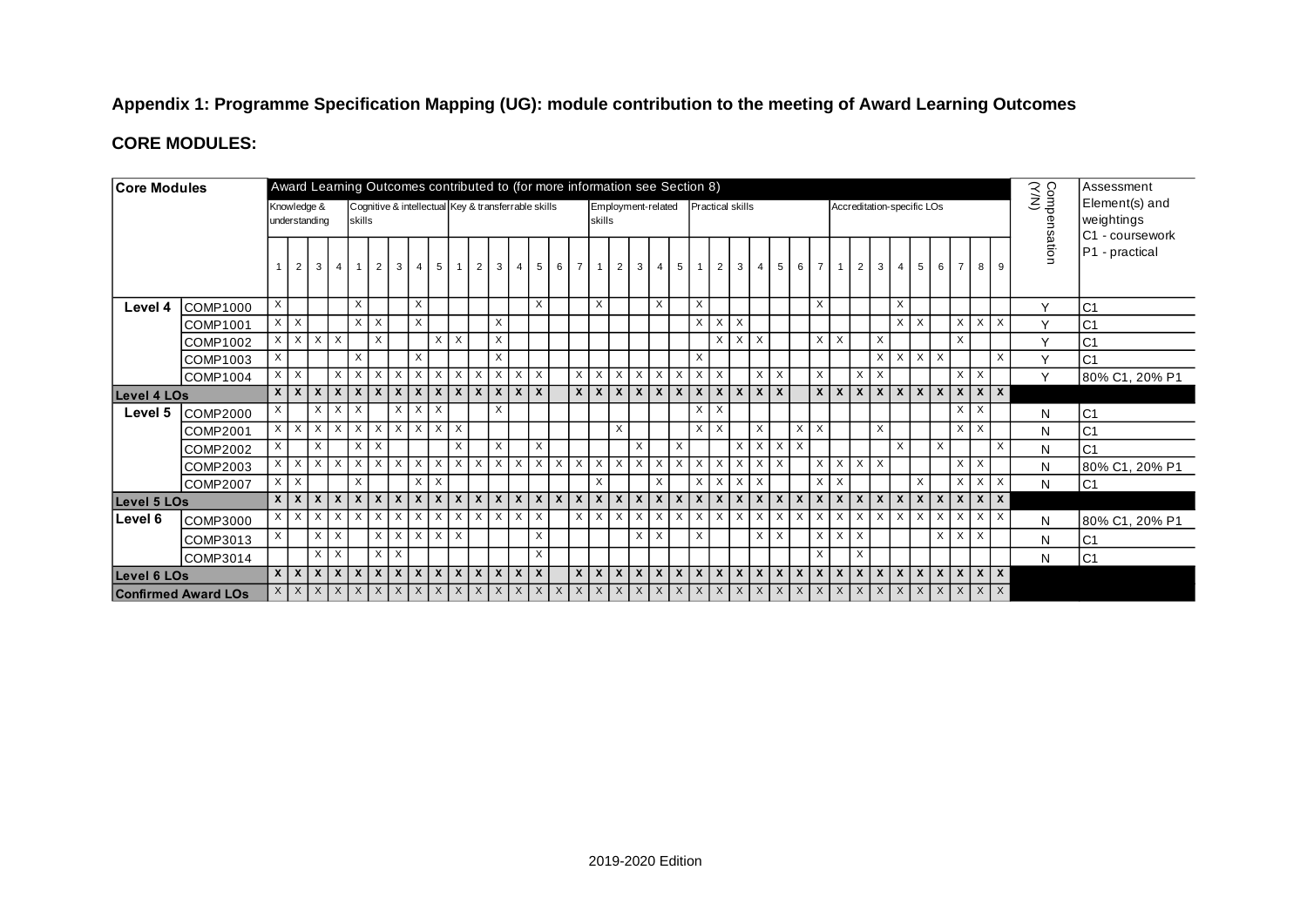### **ELECTIVE MODULES:**

|             | <b>Elective Modules</b>       | Award Learning Outcomes contributed to (for more information see Section 8) |          |                |                |          |                          |              |                                   |            |                            |  |                          |  |          |          |               | Assessment            |          |                         |   |   |                |            |                                       |              |                            |   |                                                             |                          |  |     |                          |                                          |  |
|-------------|-------------------------------|-----------------------------------------------------------------------------|----------|----------------|----------------|----------|--------------------------|--------------|-----------------------------------|------------|----------------------------|--|--------------------------|--|----------|----------|---------------|-----------------------|----------|-------------------------|---|---|----------------|------------|---------------------------------------|--------------|----------------------------|---|-------------------------------------------------------------|--------------------------|--|-----|--------------------------|------------------------------------------|--|
|             |                               |                                                                             |          |                |                |          | Know ledge & Cognitive & |              | understanding intellectual skills |            | Key & transferrable skills |  |                          |  |          |          | Employment-   | <b>related skills</b> |          | <b>Practical skills</b> |   |   |                |            |                                       |              | Accreditation-specific LOs |   |                                                             |                          |  |     |                          | Element(s) and<br>weightings             |  |
|             |                               |                                                                             | 2        | 3 <sup>1</sup> | 4 <sup>1</sup> |          | 2 <sup>1</sup>           | $\mathbf{3}$ |                                   | $4 \mid 5$ |                            |  | $2 \mid 3 \mid 4 \mid 5$ |  |          | $6 \mid$ | 7 1 2 3       |                       |          | 4   5   1   2           |   | 3 | $\overline{4}$ |            | 5 6 7                                 |              | $1 \mid 2 \mid 3 \mid 4$   |   | 5 <sup>5</sup>                                              | 6 I                      |  | 789 | ation<br>$\widetilde{S}$ | <b>C1</b> - coursework<br>P1 - practical |  |
|             | <b>Level 6 COMP3006</b>       | X                                                                           | X        |                |                | X        |                          |              |                                   | X          |                            |  | $\times$                 |  |          |          | $X$ $X$       |                       |          | $\times$                |   | X |                | $\times$   |                                       |              |                            |   |                                                             |                          |  |     | N                        | IC1                                      |  |
|             | COMP3007                      | X                                                                           |          | X              |                |          | $\times$                 | $\times$     | $\times$                          |            | $\times$                   |  | $x \mid x \mid x \mid x$ |  |          |          |               | X                     |          | X                       |   |   |                |            |                                       | X            |                            |   |                                                             | $X$ $X$ $X$ $X$          |  |     | N                        | IC1                                      |  |
|             | COMP3015                      | $\times$                                                                    | $\times$ |                | $\times$       | $\times$ | $\mathsf{X}$             |              |                                   |            | $X$ $X$ $X$                |  |                          |  |          |          |               | X                     | $\times$ | X                       | X |   | $\times$       |            | X                                     | $\times$     |                            |   |                                                             | $x \mid x \mid x \mid x$ |  |     | N                        | IC1                                      |  |
|             | COMP3016                      | X                                                                           |          |                |                |          | $\times$                 |              |                                   | $\sf X$    | $\times$                   |  | $\mathsf{X}$             |  |          |          |               |                       | X.       | $\mathsf{X}$            | X |   |                | $x \mid x$ |                                       |              |                            | X |                                                             | $X$ $X$                  |  |     | N                        | IC <sub>1</sub>                          |  |
| Level 6 LOs |                               | $\mathsf{x}$                                                                |          |                |                |          |                          |              | x   x   x   x   x   x   x   x     |            | $\mathsf{X}$               |  | x   x   x   x            |  |          |          | x   x   x   x |                       |          |                         |   |   |                |            | x   x   x   x   x   x   x   x   x     | $\mathbf{x}$ |                            |   | x   x   x   x   x                                           |                          |  |     |                          |                                          |  |
|             | <b>Confirmed Award LOs XX</b> |                                                                             |          |                |                |          |                          |              | x   x   x   x   x   x   x   x     |            | $\mathsf{X}$               |  | $X$ $X$                  |  | $\times$ |          | x   x   x   x |                       |          |                         |   |   |                |            | x   x   x   x   x   x   x   x   x   x | $\mathsf{X}$ |                            |   | $x$ $\vert x \vert$ $x$ $\vert x \vert$ $x$ $\vert x \vert$ |                          |  |     |                          |                                          |  |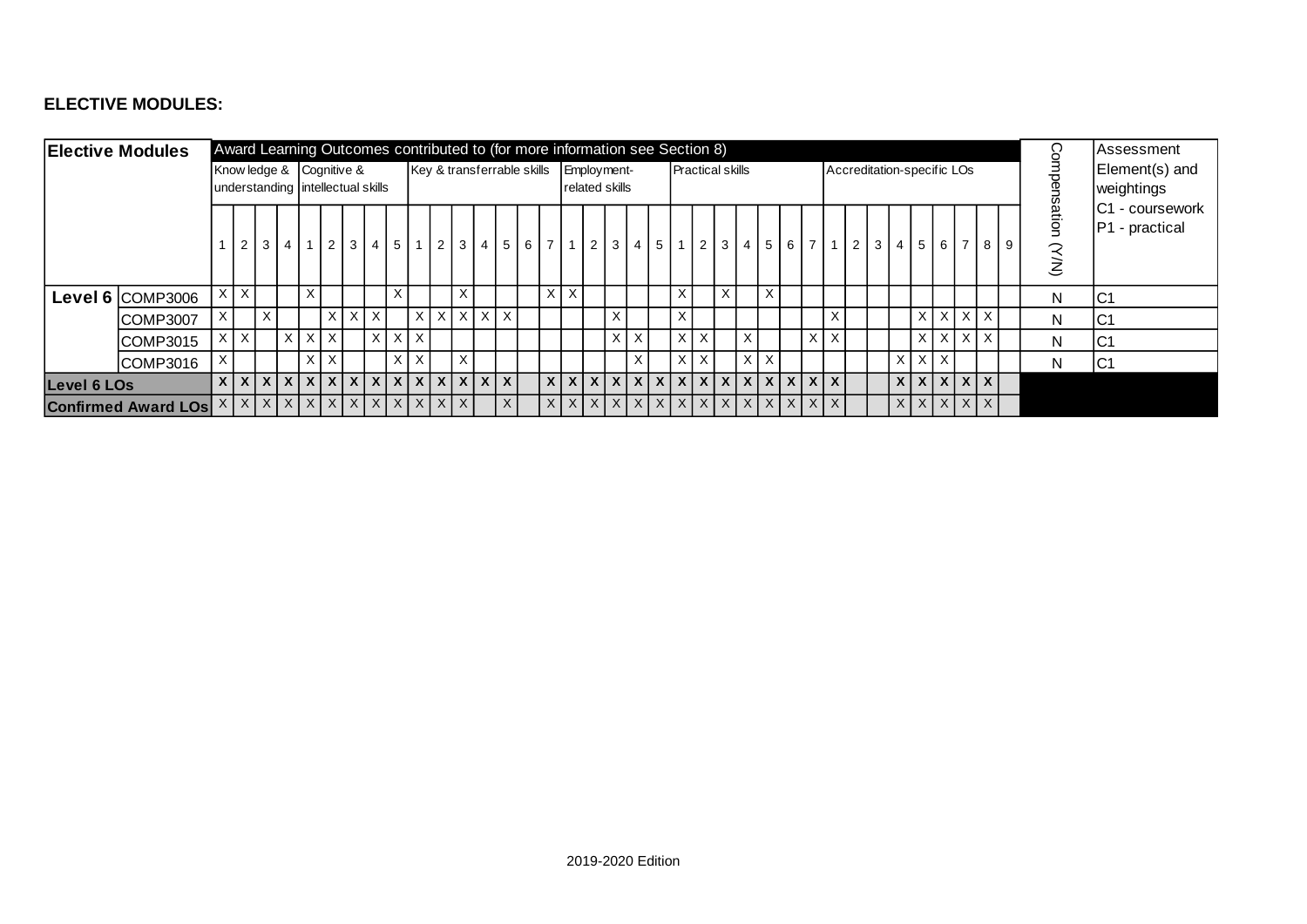



#### **DMD ILS1005 standard**

**Level 4**

### **Module Interactive Learning Skills and Communication Code [ILSC1005]**

| Version | Current<br>Version | 1.19 | February 2019 |  |  |  |  |  |  |  |
|---------|--------------------|------|---------------|--|--|--|--|--|--|--|
|         | Prior Version/s    | 1.18 | November 2018 |  |  |  |  |  |  |  |
|         |                    |      | June 2018     |  |  |  |  |  |  |  |

This Definitive Module Document (DMD) is designed for all prospective, enrolled students, academic staff and potential employers. It provides a concise summary of the main features of the module and the Specific Learning Outcomes (LOs) that a typical student might expect to achieve and demonstrate if he/she takes full advantage of the learning opportunities.

Detailed information regarding the content and assessment criteria of this module should be considered alongside the appropriate Programme Specifications (PSs).

| <b>Module Name</b>                        | <b>Interactive Learning Skills and Communication (ILSC) Level</b> |
|-------------------------------------------|-------------------------------------------------------------------|
|                                           | <b>4 Standard</b>                                                 |
| <b>Module Code</b>                        | [ILSC1005]                                                        |
| Module Duration (per semester)            | Thirteen (13) weeks                                               |
| Contact Hours (per semester)              | 60                                                                |
| Directed Study Hours (per semester)       |                                                                   |
| Self-directed Study Hours (per semester)  | 140                                                               |
| Notional Hours (per module)               | 200                                                               |
| <b>Teaching Rotation</b>                  | Semesters 01, 03                                                  |
| <b>Teaching Body</b>                      | University of Plymouth International College                      |
| Articulating Institution                  | University of Plymouth                                            |
| <b>Articulating Faculties</b>             | Faculty of Business; Faculty of Science and Engineering;          |
|                                           | Faculty of Art, Design and Architecture, Faculty of Medicine      |
|                                           | and Dentistry; Faculty of Health and Human Sciences               |
| <b>University Campus</b>                  |                                                                   |
| Pathway (on which this module is offered) | All                                                               |
| <b>Credit Points</b>                      | 20                                                                |
| Pathway Stage                             | Stage 2                                                           |
| <b>Stage NQF Level</b>                    | $\overline{4}$                                                    |
| Language of Delivery                      | English                                                           |
| Language of Assessment                    | English                                                           |
| E-Learning                                | IT software packages (Word, PowerPoint, Excel), internet          |
|                                           | access; College Portal; Moodle; University Student Portal;        |
|                                           | <b>University Library Databases</b>                               |
| Moderation                                | See CPR 9                                                         |
| <b>Standard Progression Criteria</b>      | Summary: minimum overall pass mark of 40%                         |
|                                           | See CPR QS9.                                                      |
| <b>Failure to Progress</b>                | [Summary: Please refer to CPR QS9- Assessment Regulations.        |
| Aims                                      |                                                                   |

#### MAIN AIMS

This module aims to help students to develop their Academic English, Study Skills, Research, Critical Reasoning skills to be successful undergraduate students; a subsidiary aim of this module is to ensure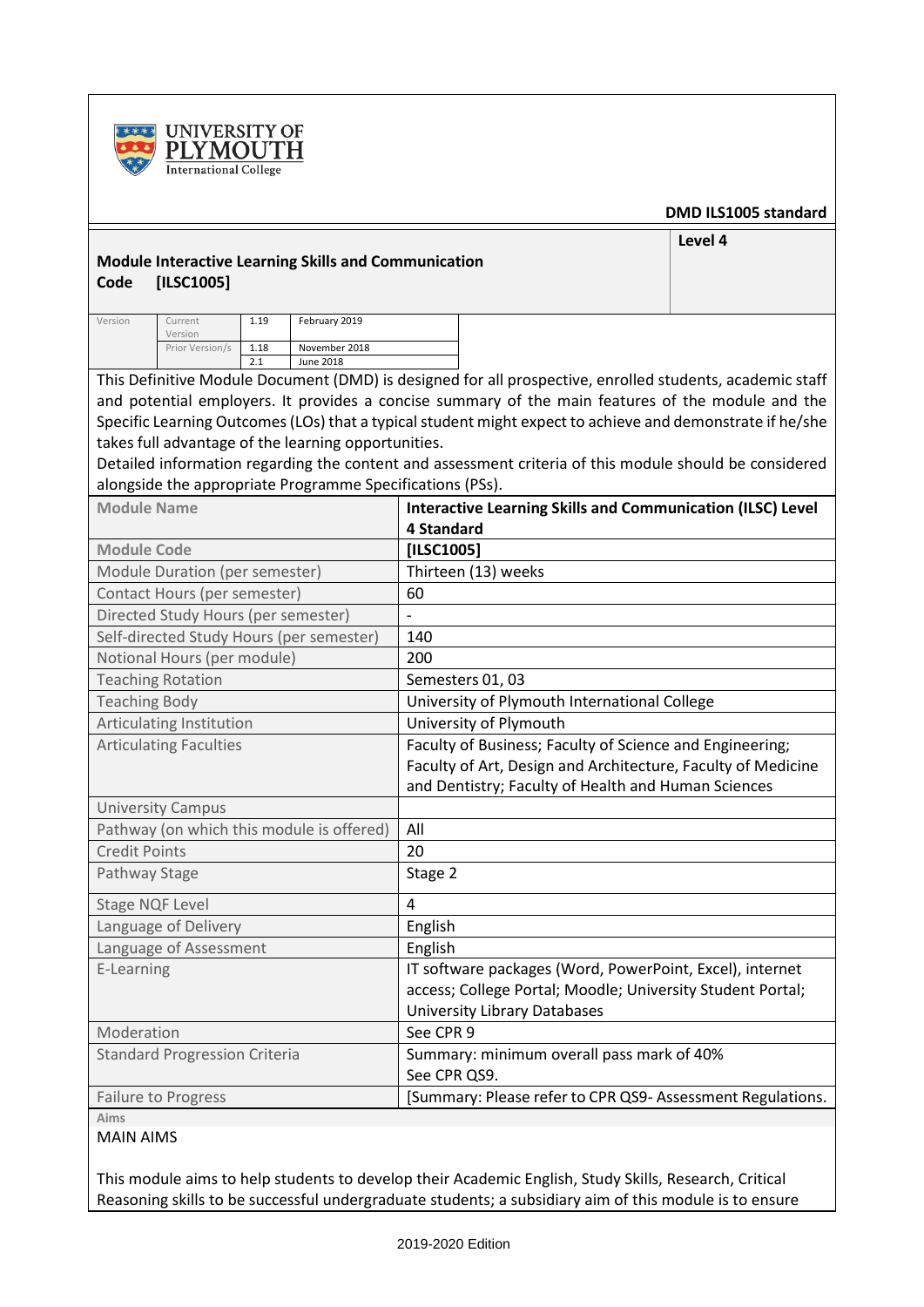that students develop the skills, dispositions and ability to function independently and take responsibility for their personal, academic and professional development.

The module is benchmarked to the Common European Framework of Reference for Language Learning. Assignments for each of the four skills of academic reading, writing, speaking and listening are included to confirm that students meet the appropriate exit threshold in English language proficiency.

• Development of language skills through text analysis, written composition, summary writing,

**Topics**

|                             | critique-writing and paraphrasing<br>Development of effective academic communication skills for oral presentations, seminar and                                                                                                                                                                                                                                                                                                                                      |
|-----------------------------|----------------------------------------------------------------------------------------------------------------------------------------------------------------------------------------------------------------------------------------------------------------------------------------------------------------------------------------------------------------------------------------------------------------------------------------------------------------------|
|                             | group discussions and debates                                                                                                                                                                                                                                                                                                                                                                                                                                        |
|                             | Development of critical reasoning skills and techniques in learning how to express opinions,<br>defend arguments and assess problems in academic discourse and contexts                                                                                                                                                                                                                                                                                              |
| $\bullet$                   | Development of communication skills that allow students to engage in critical reflection of their<br>own and of peers' work                                                                                                                                                                                                                                                                                                                                          |
| ٠<br>$\bullet$<br>$\bullet$ | Development of research skills for undergraduate study including information retrieval, source<br>gathering and analysis, understanding referencing techniques, formulating research questions<br>and structuring research presentations, proposals and other academic output<br>Development academic listening skills through exposure to a range of university-level<br>Introduction and development of academic note-taking and summary strategies and skills for |
| $\bullet$                   | listening to lectures<br>Developing of interpersonal skills for successful groupwork                                                                                                                                                                                                                                                                                                                                                                                 |
| $\bullet$<br>$\bullet$      | Development of independent study and effective time-management skills<br>Development of techniques and technological expertise in the collation, interpretation and<br>presentation of data in oral and written formats                                                                                                                                                                                                                                              |
|                             |                                                                                                                                                                                                                                                                                                                                                                                                                                                                      |
|                             | <b>Specific Learning Outcomes</b>                                                                                                                                                                                                                                                                                                                                                                                                                                    |
| A                           | <b>Knowledge and Understanding</b><br>Upon completion of this module students will be able to:                                                                                                                                                                                                                                                                                                                                                                       |
| $\mathbf{1}$                | Present ideas, arguments and information with clarity and accuracy both orally and in written<br>form using appropriate academic register and conventions to peers and academic staff                                                                                                                                                                                                                                                                                |
| $\overline{2}$              | Critically engage with academic reading and listening material relevant to the students'<br>discipline                                                                                                                                                                                                                                                                                                                                                               |
| 3                           | Write clear, accurate and detailed text, including responding appropriately to tutor feedback,<br>in an appropriate academic format                                                                                                                                                                                                                                                                                                                                  |
| 4                           | Carry out research, present information and communicate effectively in academic seminars,<br>presentations, debates and reviews on topics related to the student's discipline of study                                                                                                                                                                                                                                                                               |
| 5                           | Locate, access, critically evaluate & apply information from multiple sources for disciplinary<br>and professional research, argumentation and consultancy purposes and communicate this in<br>speaking and writing using an appropriate academic style                                                                                                                                                                                                              |
| 6                           | Select appropriate source material and methods of research which demonstrate an awareness<br>of ethical issues and the ability to evaluate a variety of information sources and make informed<br>choices within the student's specialist area                                                                                                                                                                                                                        |
| 7                           | Develop lines of argument; and make sound judgements in accordance with basic theories and<br>concepts and using a range of evaluative techniques and information sources                                                                                                                                                                                                                                                                                            |
| 8                           | Manage the process of independent inquiry including use of feedback to analyse and develop<br>personal capabilities                                                                                                                                                                                                                                                                                                                                                  |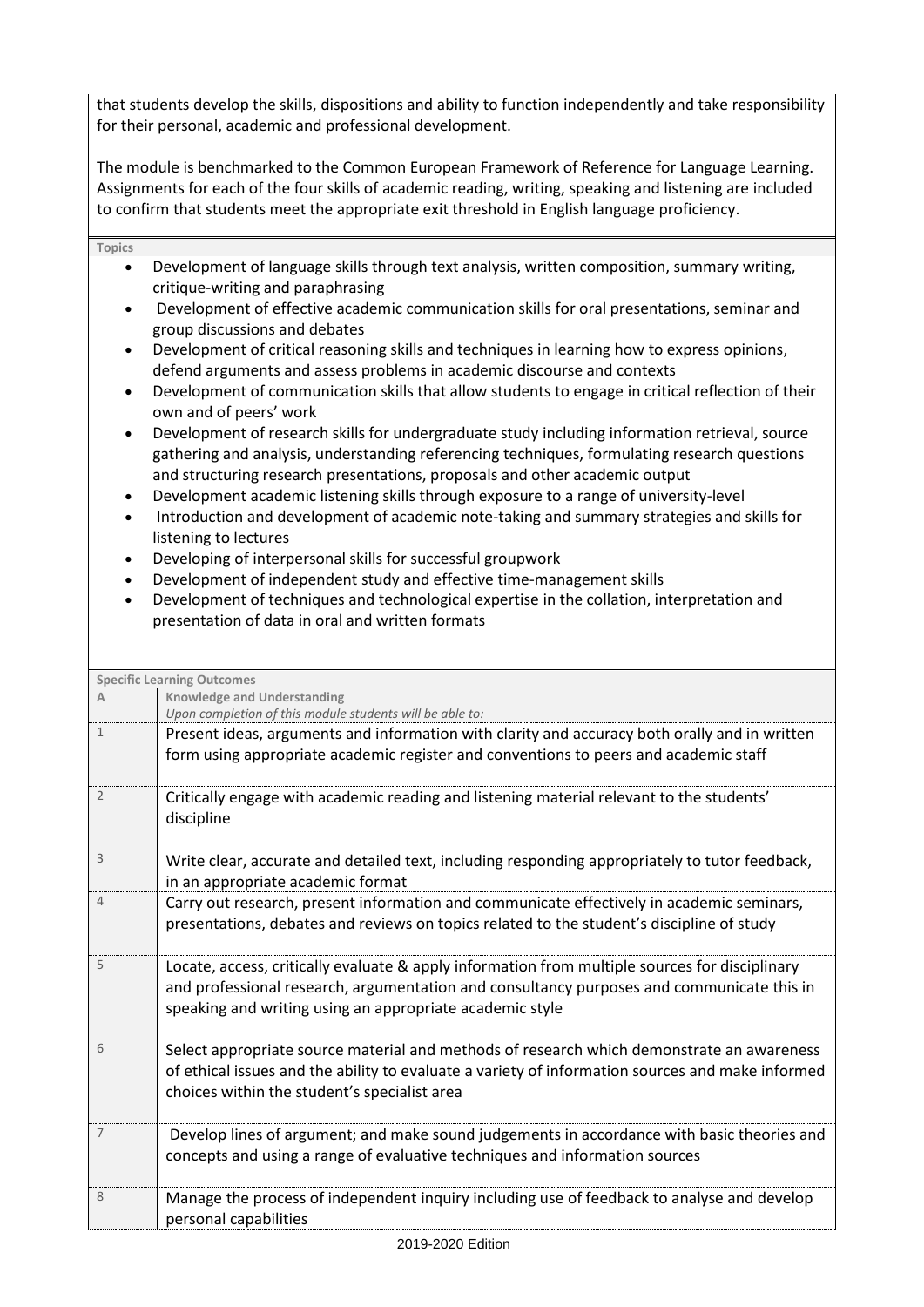| <b>B Cognitive (thinking) skills</b>                                                                                                                                                                                                                                                                                                                                                                                                                   | <b>C</b> Practical Skills                                                                                                                                                                                                                                                                                                                                                                                                                                                                                                                                                                                                                                                                                                                                    |
|--------------------------------------------------------------------------------------------------------------------------------------------------------------------------------------------------------------------------------------------------------------------------------------------------------------------------------------------------------------------------------------------------------------------------------------------------------|--------------------------------------------------------------------------------------------------------------------------------------------------------------------------------------------------------------------------------------------------------------------------------------------------------------------------------------------------------------------------------------------------------------------------------------------------------------------------------------------------------------------------------------------------------------------------------------------------------------------------------------------------------------------------------------------------------------------------------------------------------------|
| 1 Operate autonomously and exercise a degree of<br>personal responsibility appropriate for academic<br>study, taking responsibility for the nature and<br>quality of outputs within the structured and<br>managed environment                                                                                                                                                                                                                          | 1 Build examination techniques and skills                                                                                                                                                                                                                                                                                                                                                                                                                                                                                                                                                                                                                                                                                                                    |
| 2 Retain and communicate knowledge under exam                                                                                                                                                                                                                                                                                                                                                                                                          |                                                                                                                                                                                                                                                                                                                                                                                                                                                                                                                                                                                                                                                                                                                                                              |
| conditions                                                                                                                                                                                                                                                                                                                                                                                                                                             |                                                                                                                                                                                                                                                                                                                                                                                                                                                                                                                                                                                                                                                                                                                                                              |
| Teaching and learning strategies and methods used to enable the achievement of learning outcomes:                                                                                                                                                                                                                                                                                                                                                      |                                                                                                                                                                                                                                                                                                                                                                                                                                                                                                                                                                                                                                                                                                                                                              |
| participation. Learning will be assessed both by formative and summative methods.<br>Each student is expected to undertake a minimum number of hours in individual study per week to<br>support and build the skills, knowledge and understanding presented in each lecture and small group<br>effective self-directed study patterns is a transferable skill deemed fundamental to further academic<br>success as well as a key time-management tool. | This module is part of a planned pedagogic approach taken by Navitas to ensure the students are prepared<br>to achieve and succeed in undergraduate study. It focuses on developing students' appropriate<br>communication skills and key transferable study skills which support all study, and uses lectures,<br>interactive sessions, blended learning, and one-to-one sessions as appropriate to enable candidates to<br>achieve these essential skills, with an emphasis on student-based learning and student engagement and<br>tutorial session per week. It is expected that students will increase the number of individual study hours<br>as they approach formal assessment events. The ability for students to expand their learning by creating |
| All students are provided with access to a range of on line resources through the student portal.<br>Electronic journals and electronic books are available through the University gateway.                                                                                                                                                                                                                                                            |                                                                                                                                                                                                                                                                                                                                                                                                                                                                                                                                                                                                                                                                                                                                                              |

| LIECHONIC JOURNALS AND CIECHONIC DOORS ALE AVAILABLE HITO |              |
|-----------------------------------------------------------|--------------|
| <b>Lectures</b>                                           | $= 13$ hours |
| <b>Seminars</b>                                           | $=$ 41 hours |
| In-class tests and presentations                          | $= 6$ hours  |
| Student Directed and independent Learning = 140 hours     |              |

|                                      | Number of hours |
|--------------------------------------|-----------------|
| <b>Scheduled Contact Hours</b>       | 60              |
| Independent Study Hours              | 140             |
| Placement study hour                 | <b>NA</b>       |
| TOTAL OVERALL STUDENT LEARNING HOURS | 200             |

#### **Elements of Summative Assessment**

The assessment for this module will be conducted at four (4) main points, consisting of one (1) written research project, one (1) oral presentation in defence of the research report and reflective analysis, one (1) written critique of a research article in the student's discipline and one (1) final closed book in-class test. Each assessment point is a compulsory event and must be attempted.

| Assessment                        |                   |                                                                                                        |                            |                                                                              |           |
|-----------------------------------|-------------------|--------------------------------------------------------------------------------------------------------|----------------------------|------------------------------------------------------------------------------|-----------|
| Type                              | Duration          | Method                                                                                                 | Learning<br>Outcome(s)     | Notional<br>Schedule                                                         | Weighting |
| <b>Assessment A</b><br>Coursework | <b>Weeks 1-12</b> | <b>Written Research</b><br>Project (2,000<br>words) relating<br>to students'<br>discipline of<br>study | A.1-A.3; A5-A.8;<br>B.1    | Due week 12<br>(formative<br>drafts due at<br>various stages<br>of semester) | 30%       |
| <b>Assessment B</b><br>Coursework | Weeks 10-<br>12   | Oral<br>presentation in                                                                                | A.1, A.4-A.5, A.7-<br>A.8. | Presentation<br>due weeks 9-                                                 | 20%       |